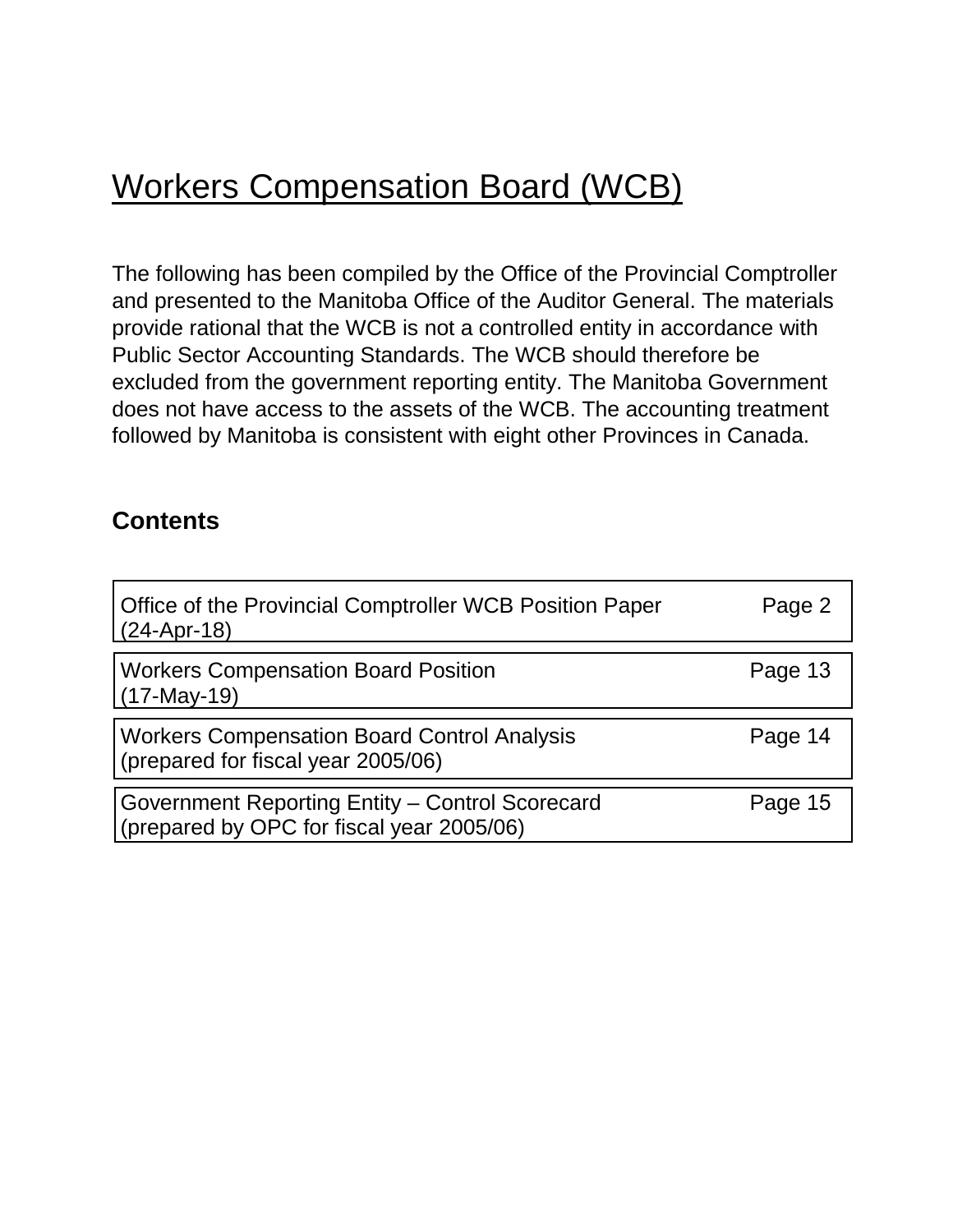<span id="page-1-0"></span>

**Finance**

**Office of the Provincial Comptroller 715 – 401 York Avenue Winnipeg, Manitoba R3C 0P8 Phone: 945-4919 Fax: 948-3539 E-mail: Aurel.Tess@gov.mb.ca**

April 24, 2018

Mr. Norm Ricard, CPA, CA Auditor General Office of the Auditor General 500-330 Portage Ave Winnipeg, MB R3C 0C4

Dear Mr. Ricard:

The Department of Finance has reviewed the Workers Compensation Act (WCA) and public accounts for all 10 provinces. The review indicated the legislation was substantively similar in all 10 provinces, yet only two provinces (SK, MB) included its Worker Compensation Board (WCB) as part of its Government Reporting Entity (GRE). In the 8 other provinces the WCB was excluded from their GRE.

## **Issues:**

- 1. Is the WCB controlled by the Government of Manitoba in accordance with PS 1300 Government Reporting Entity?
- 2. If the WCB is not controlled by the Province of Manitoba then what is the proper accounting treatment for removing it from the Province's Summary Financial Statements (SFS)?

#### **Background:**

The WCB of Manitoba is a mutual workplace injury and disability insurance agency funded by employer premiums. WCB has been in existence for over 100 years and has been included as part of our GRE since the first set of SFS was prepared at March 31, 1989. The 1988-89 criteria for inclusion in the GRE was quite different from the current PS 1300. The current standard was effective, April 1, 2005. The standard has not changed substantively since it came into effect.

The Comptroller's Division has not been able to locate a proper analysis for the inclusion or exclusion of the WCB in the GRE. Previous analysis has been found but these were merely "yes" or "no" answers to the indicators listed in PS 1300.18 and PS 1300.19. No detailed analysis or references to the WCA was provided.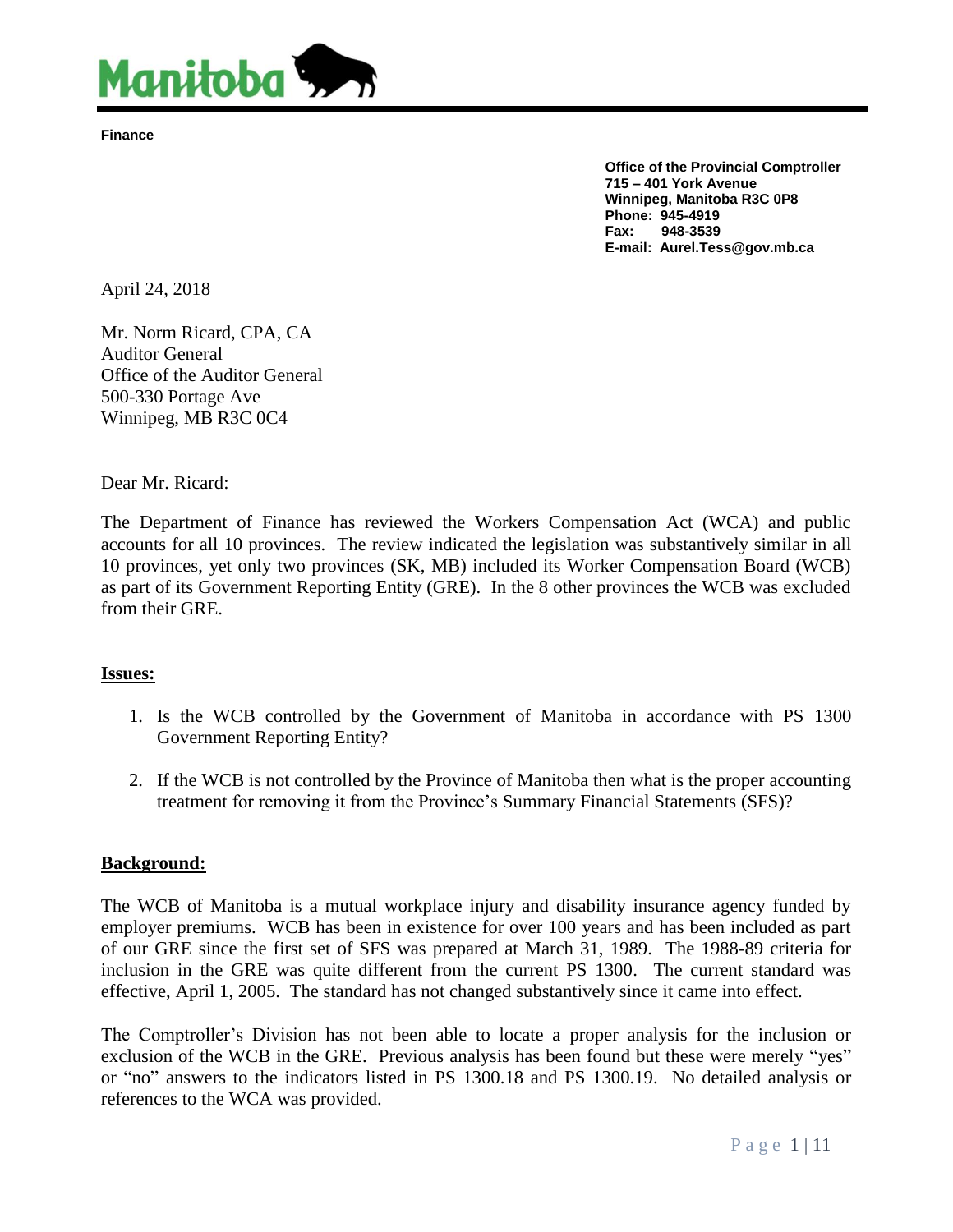The most complete analysis was prepared in 1997 by the OAG. The WCB was deemed to be controlled by the OAG because:

- 1. There is accountability to the Province as indicated under Sections 70 and 71.
- 2. The Province does not have access to the assets of WCB. However pursuant the Workplace Safety and Health Act, the Province may recover expenses from the WCB at such portion as it may determine. Also under Section 84.1 the Province may recover from the WCB costs incurred in respect of worker advisors. The total cost to the WCB in 2016 was approximately \$10M.
- 3. Under Section 50.2(1) the board of directors are appointed by the Lieutenant Governor in Council.
- 4. Under various sections of the WCA the Province has control over the operating and financial policies, including investments, borrowings and the accounting system.

## **Definition of Control under PS1300**

Control is defined in PS 1300.08 as:

- 1. The power to govern the financial and operating policies of another organization;
- 2. With the expected benefits or risk of loss to the government from the other organization's activities.

Control exists by the virtue of the government's ability to do so. A government does not need to exercise its power. A government does not need to manage an organization's activities on a day-today basis to control the organization. But control must exist at the financial statement date to be included in the reporting entity.

The determination of whether control exists requires the application of professional judgment. Whether the government controls an organization is a matter of fact with reference to the definition of control in PS 1300.08. The true nature of a relationship cannot be accurately valuated solely by its legal form.

The Handbook provides examples of indicators of control. Some indicators provide persuasive evidence of control. Other indicators may provide evidence of control. It is the preponderance of evidence that would be considered in assessing whether a government controls an organization.

A government's ability to regulate an organization does not, in and of itself, constitute control. Government may establish the regulatory environment in an industry or sector within which organizations operate and impose conditions or sanctions on their operations. A government organization may be required to submit reports to the government. These reports are not considered to be evidence of control.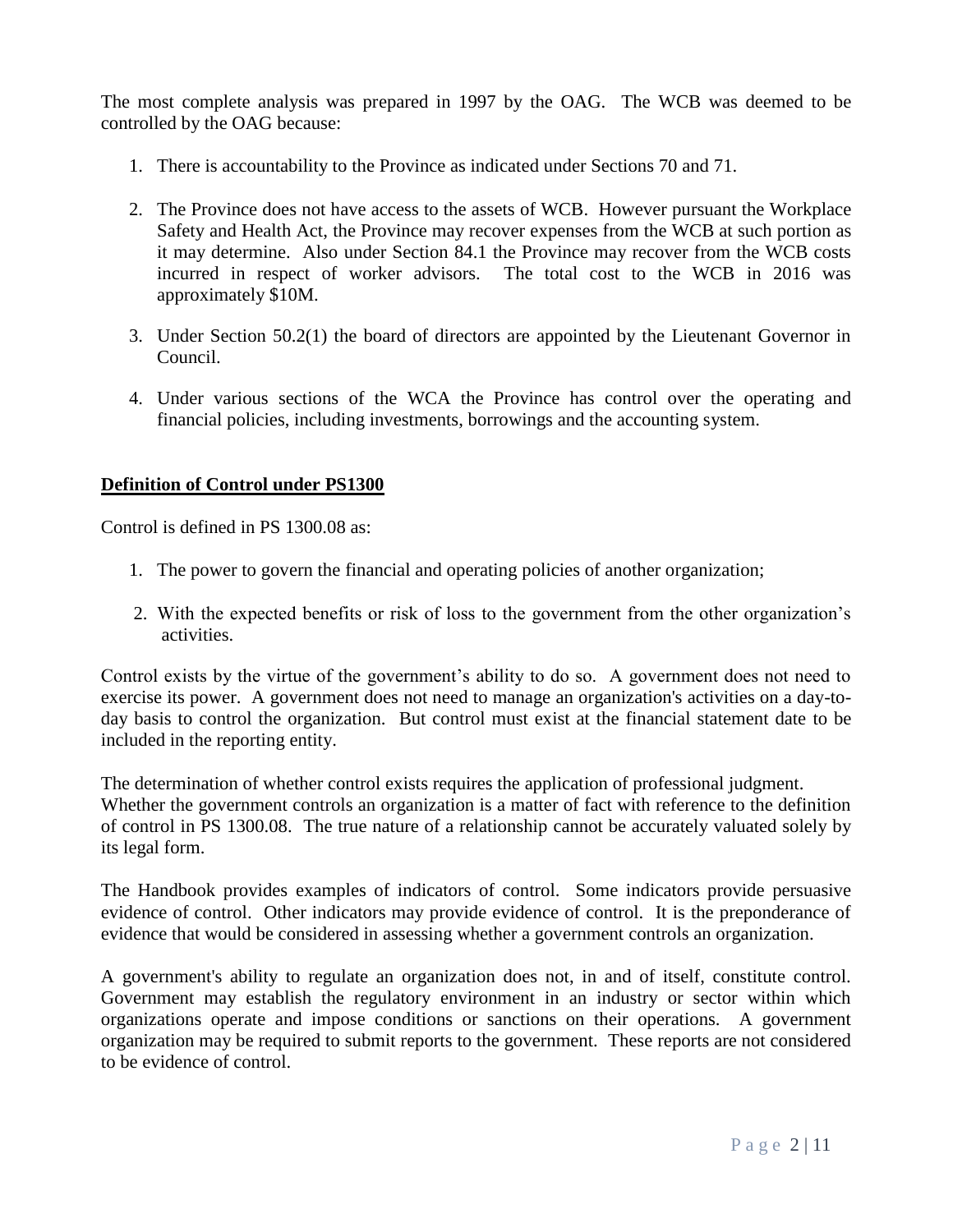## **WCB is Accountable to the Province**

The accountability requirement for control is a reference to revisions of PS 1300 in June 1996. This is the reason why the OAG prepared an analysis of the WCB in 1997. The government reporting entity should comprise the organizations that are accountable for the administration of their financial affairs and resources either to a minister of the government or directly to the legislature, or local government council, and are owned or controlled by the government.

The current PS 1300 came into effect April 1, 2005. The revisions in 2003 removed the accountability criteria and introduced the current definition of control.

The annual report and the 5 year operating plan of the board has to be tabled in the Legislature and referred to the Standing Committee on Crown Corporations (Sections 70 & 71). These are WCB accountability requirements to the Province.

There is no requirement to discuss these sections any further since the accountability criteria was removed from the standard in 2003.

## **The Province has Ongoing Access to the Assets of WCB**

Pursuant to the Workplace Safety and Health Act, the Province may recover expenses from the WCB at such portion as it may determine. Also under Section 84.1 the Province may recover from the WCB costs incurred in respect of worker advisors. The total cost to the WCB is approximately \$10M. The amount of the recovery is not material when compared to the annual revenues and expenditures of \$300M.

It was clear from our jurisdictional scan that not a single province, including Manitoba, felt they had an ongoing access to the assets of their WCB. All provinces indicated that the assets belonged to the employers and employees, and were not accessible to the government. Two provinces (AB  $\&$ ON) treat their WCB as a trust under administration.

The WCB in 5 provinces (NB, NL, NS, ON, and AB) disclose what they pay out as legislative requirements. Yet none of these provinces consolidate their WCB. These withdrawals are regulatory requirements for WCBs by their governments. The government's ability to regulate an organization does not constitute control. This does not equate to having ongoing access to the assets of their WCB.

PS 1300.18(b) is a persuasive indicator of control. The government controls an organization if it has ongoing access to the assets of the organization, has the ability to direct the ongoing use of those assets, or has ongoing responsibility for losses. None of these conditions apply to the relationship between the WCB and the Province. As previously mentioned the assets of the WCB belong to the employers and employees. The Province has **no** access to WCB's assets. The province also has no ability to direct the board of the WCB on the use of their assets. Provincial creditors do not view the WCB's assets as being available for the extinguishment of obligations. The Province has no means to access these assets or the authority on how to direct their use.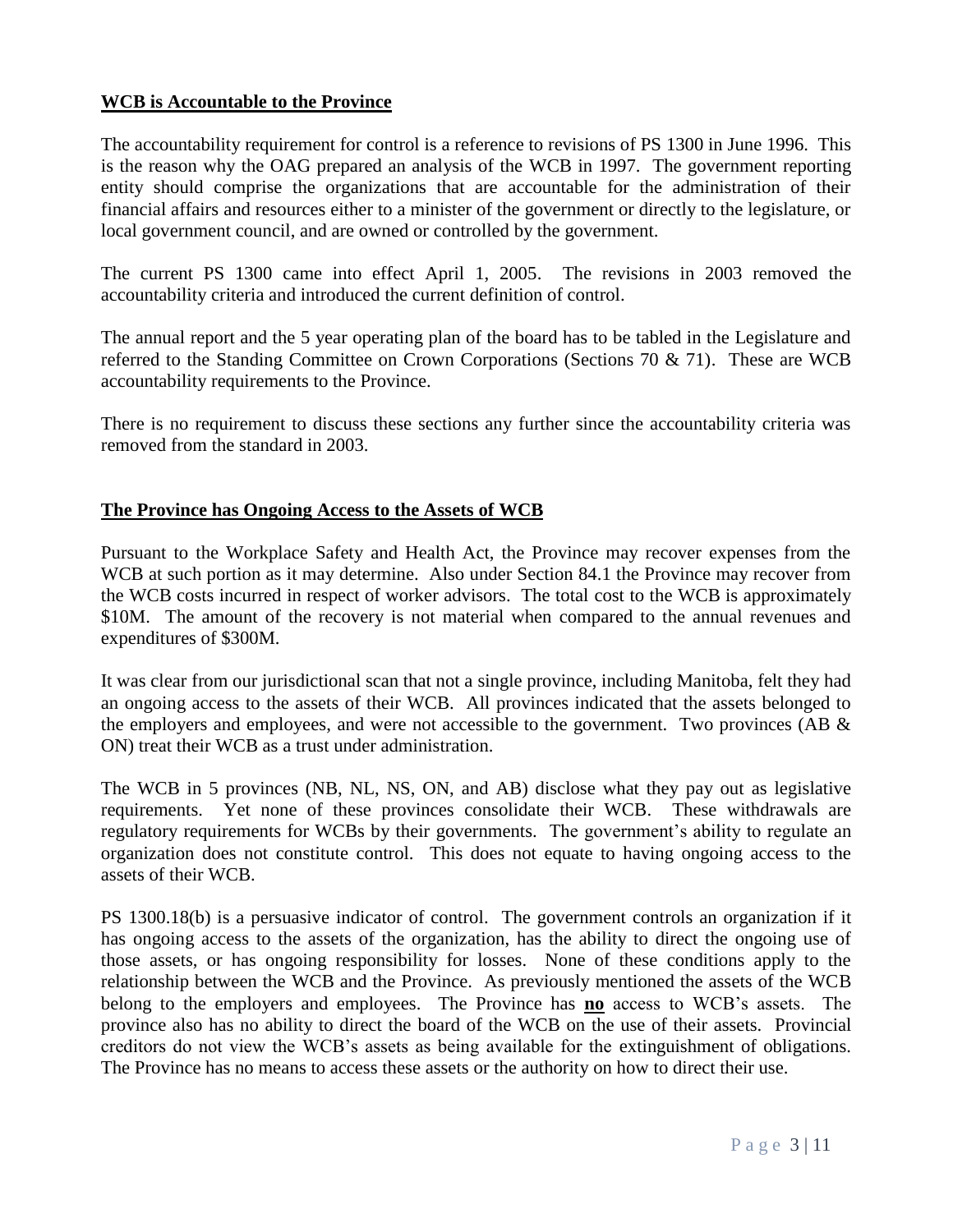Section 96 of the Act could be viewed as Provincial exposure to the losses of the WCB. In the event that the WCB incurs losses the Province may advance a loan. The ability to advance a loan to the WCB is not an indicator of control. Management at WCB is not aware of Section 96 ever being used. It should also be noted that the Province has the ability to provide loans to anyone, including the WCB, therefore it cannot be considered an indicator of control. The evidence strongly indicates that PS 1300.18(b) is not applicable to the Province and the WCB. The Province has no access to WCB's assets, cannot direct the board on the use of those assets, and has no exposure to the future losses of the WCB.

## **The Board of Directors is appointed by the Government**

The method of appointing the board of directors for the MB WCB is detailed in Section 50.2(1). All the directors are appointed by the Lieutenant Governor in Council. This includes the chairperson, 3 members representative of the workers, 3 members representative of the employers, and 3 members representative of the public interest. WCB management has asserted that lists of representatives for the workers and employers are submitted to Cabinet. The Government consults with the employers and the workers on all appointments, including the public interest, and the chairperson.

This method of appointing the board of directors is consistent across all 10 provinces. It is substantively the same in each act. No province directly appoints a majority of the directors. Yet only MB & SK consolidate their WCB, while the other 8 provinces do not. PS 1300.19(a) lists significant input into the appointment of the board however the majority of directors are from a list of nominees provided by the stakeholders as being a possible indicator of control. However, appointing directors from a list of nominees is less than a persuasive indicator of control and was the conclusion of 8 out of 10 provinces.

## **Province Has Control over the Operating & Financial Policies**

It was claimed in the 1997 analysis that the Province had authority under the Act to restrict the revenue generating capacity, establish borrowing or investment limits, establish and amend policies related to accounting, and establish or amend the mission or mandate of the WCB.

Some of the sections in the WCA have been repealed since the 1997 analysis. A key indicator of possible control was Section 95. When this section was effective the Deputy Minister of Finance was a member of the Investment Committee. The Investment Committee is currently selected from the board of directors and makes recommendations to the board on investment decisions. Investment decisions are currently under the authority of the board through the Investment Committee.

*Section 93 the Lt. Governor in Council, through regulation, may bring an industry under the Act. [Repealed]*

*Section 95 Government controls the Investment Committee. In fact the Deputy Minister of Finance is a member of the Committee. The Investment Committee gives direction on the investment of the moneys. [Repealed]*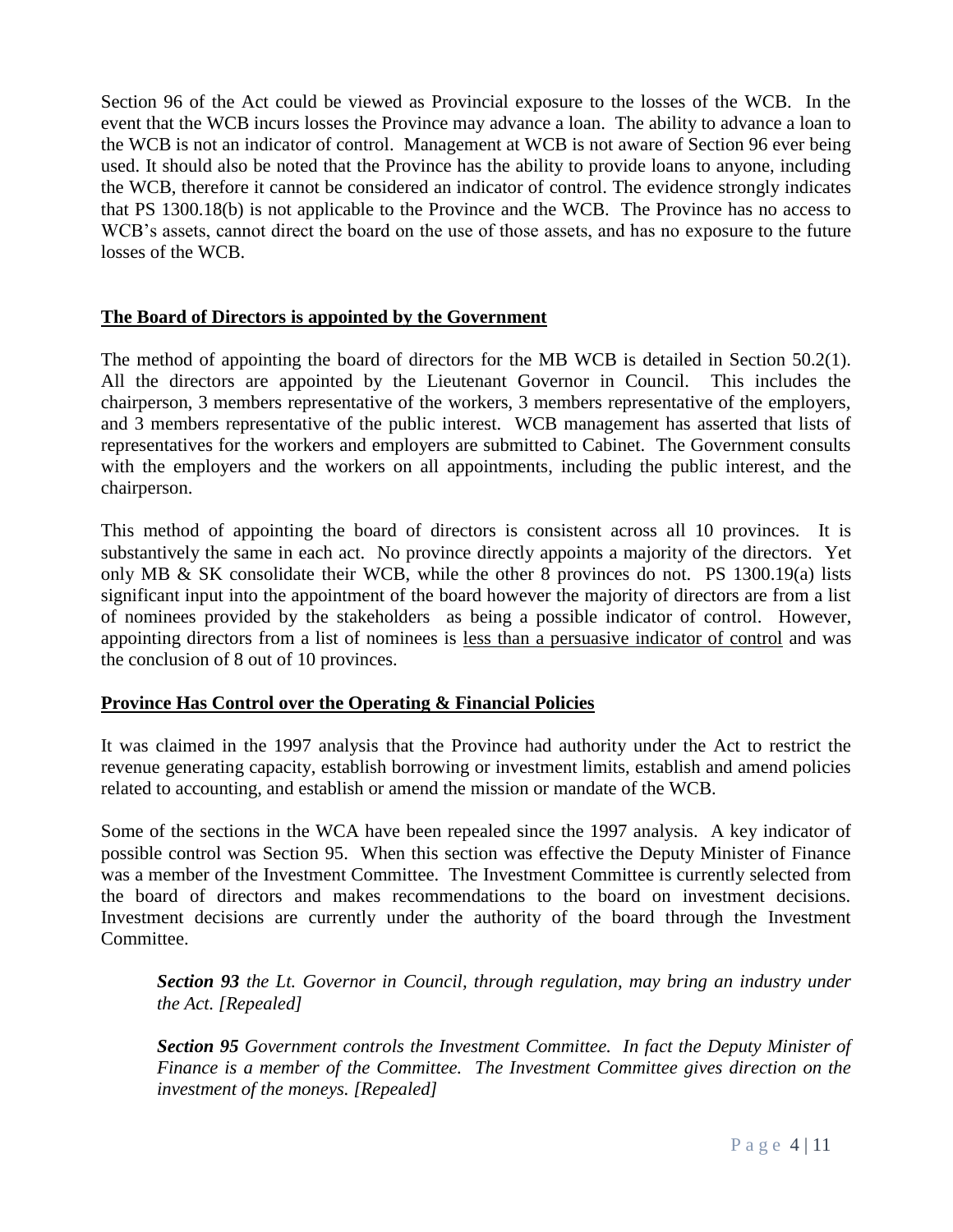Under **Section 68(1)** the Board of Directors has the authority to make regulations about most operational issues. The Government must approve regulations establishing new benefit programs under Section 43. However the board can make regulations about benefits, who is eligible, and the level of premiums. The Board can make regulations respecting any matters it considers necessary or advisable to carry out the operations of the WCB.

*Sections 68(2) The Board of Directors shall obtain the approval of the Lieutenant Governor in Council before establishing a new benefit program under section 43, and the board shall provide the minister with financial information and such other information as the minister requires to advise the Lieutenant Governor in Council with respect to the benefit program.*

Section 43 allows the WCB to establish group life plans, extended health care plans, accidental death and dismemberment plans, and other benefit plans. WCB have only ever established a group life plan under this section. Section 43 is limited to these types of situations. WCB management is not aware of any plan to introduce other types of benefit programs under section 43.

Sections 94 and 97 are described by WCB management as outdated and these sections of the Act are no longer being used.

*Section 94(1) The accounting system must be satisfactory to the Minister of Finance. The minister may inspect the records and advise the Board on accounting and other financial matters.*

*Section 97(2) Guarantee WCB borrowings must be approved by the Lieutenant Governor in Council.*

*Section 97(3) Authority for temporary borrowings must be authorized by the Minister of Finance.*

Establishing or amending accounting policies and restricting borrowings are listed as possible indicators of control. WCB management was not even aware of these sections of the Act because their use was never contemplated. It should also be noted that the Province regulates many activities of organizations where accounting control does not exist.

## **Conclusion on Control**

The Department of Finance's conclusion is that the WCB should be removed from the Province's GRE because it is not controlled under current version of PS 1300. There is simply not a preponderance of evidence to suggest that the Province controls the WCB.

The Province does not have the power to govern the financial and operating policies of the WCB. The expected benefits from the WCB do not accrue to the Province, however under Section 96 the Province is able, but not required, to advance a loan to the WCB, when there are insufficient funds for the payment of compensation. WCB management have indicated that this section in the Act has never been used and the Province has the ability to loan funds to any organization.

Of even greater significance to the analysis is that the Province has no ongoing access to WCB's assets nor can they direct the board on the use of those assets. All provinces agreed that their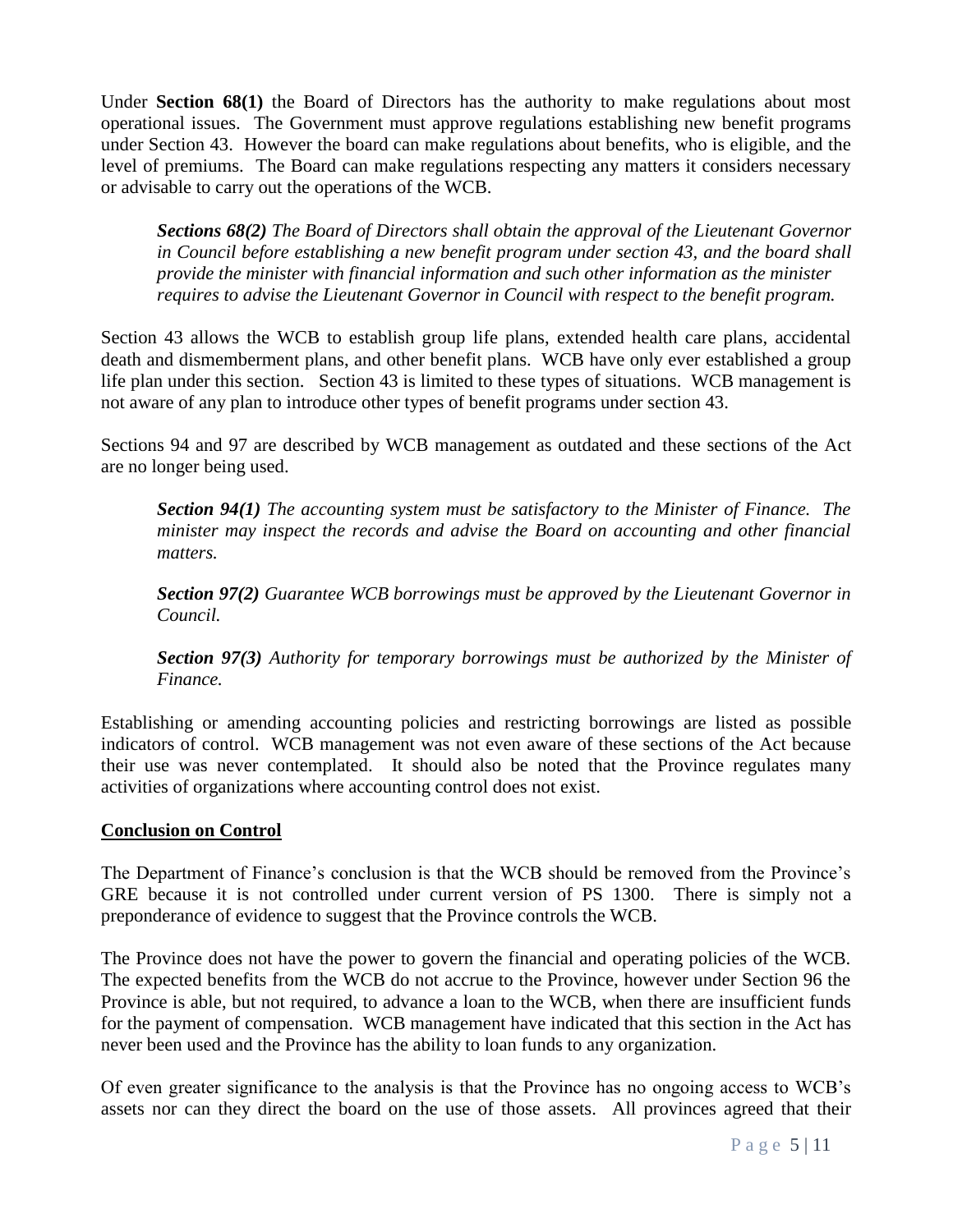government has no access to the assets of their WCB. The assets belong to the employers and employees and the use of the assets is directed by the board which the government has limited ability to appoint.

Indicators that do suggest possible control are the appointment of the board and limited access by the Province to the assets of the WCB. The method for appointing the board members is consistent across the country yet only SK and MB consolidate their WCB. The government's role in appointing the directors is a possible indicator of control, but not persuasive. Government influence over the appointment of the board is limited.

In addition 6 provinces, including MB, have regulatory requirements to transfer funds to reimburse the government for health and safety programs. These required payments should not be viewed as evidence of on-going access by the government to the funds of their WCB, but rather are reimbursement for services rendered. These are regulatory requirements and should not be viewed as an indicator of control.

There is simply not enough indicators to conclude that the Government of MB controls the WCB. While some indicators are common to all jurisdictions, most provinces have also concluded that they do not control their WCB.

## **Accounting Treatment for the WCB in MB's SFS**

Financial statements of prior periods should only be adjusted for changes in accounting policies or for the correction of an error. The removal of the WCB from the GRE is not a change in accounting policy. It is an error because we are still applying PS 1300 Government Reporting Entity on a consistent basis with previous periods.

The inclusion of the WCB as part of the GRE is an error resulting from a misinterpretation and oversight of information available at the time that the financial statements were prepared. The error is material thereby requiring the restatement of comparative balances of prior periods.

A similar situation occurred in 2011/12. A review to ensure the completeness of the GRE resulted in the addition of the Deposit Guarantee Corporation of Manitoba (DGCM). The addition of DGCM was treated as a correction of an error in prior periods. The opening accumulated deficits for March 31, 2011 and 2012 were both restated, as well as the results for 2010/11.

After determining that the WCB should not be consolidated into the GRE there is an issue as to the proper accounting treatment.

- 1. The WCB should be entirely left out of the SFS; or
- 2. Should be treated as a trust fund under the administration of the Province.

It has been previously clearly established that the Province does not have ongoing access to the assets, nor can the Province direct the WCB on the use of the assets. The WCA has a section which could allows (but does not require) the Province to losses of the WCB, but the section has never been applied in the past, and is unlikely to be used in the future, and in any event is no different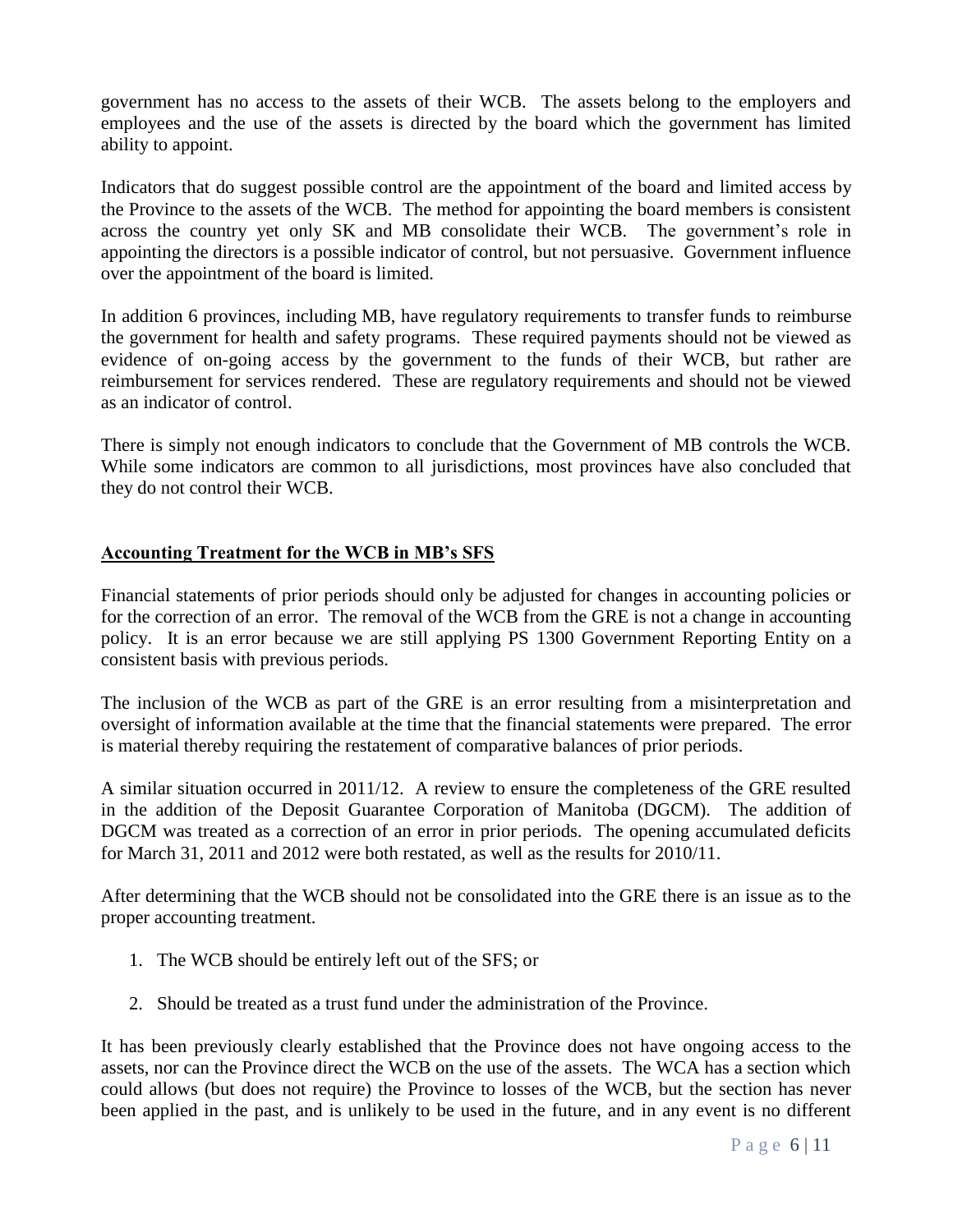than the position the Province is in with any external entity insofar as the Province *may* advance funds to anyone.

The WCB is a government agency as defined by *The Financial Administration Act* (FAA). Under the FAA a government agency is any board, commission, agency or similar body which all the members of the board are appointed by Order in Council. There is clearly a relationship between the Province and the WCB. But that relationship does not meet the criteria PS 1300 GRE.

The WCB is in substance a "trust agency" of the Province. The WCB is legislated to administer the Province's no fault compensation system under the WCA. The net assets of the WCB should be presented as a trust under the administration of the Province in accordance with PS 1300. Trusts administered by the government or a government organization should be excluded from the GRE. Government financial statements should disclose in a note or schedule a description of the trust under administration and a summary of trust balances.

There is a precedent for a province treating its WCB as a trust. The Province of Ontario discloses the assets, liabilities, and net unfunded liability of \$996M as a trust under administration. The Comptroller's Division will also have to review our accounting treatment for DGCM. The facts for the WCB and DGCM are substantively similar. ON, NS and BC treat their deposit guarantee corporation as a trust under administration.

Ensuring the completeness and accuracy of the GRE is very important to both the Department of Finance and the Office of the Auditor General. The Department of Finance believes there is insufficient evidence to conclude that the Province has control over the WCB.

Please confirm if you agree with the Department's position on the WCB. If you disagree please provide a response indicating your reasons. Time is of the essence.

Should you have any questions or comments on the above responses, please do not hesitate to contact us.

Sincerely,

ATORA

Mr. Aurel Tess, CPA, CGA Provincial Comptroller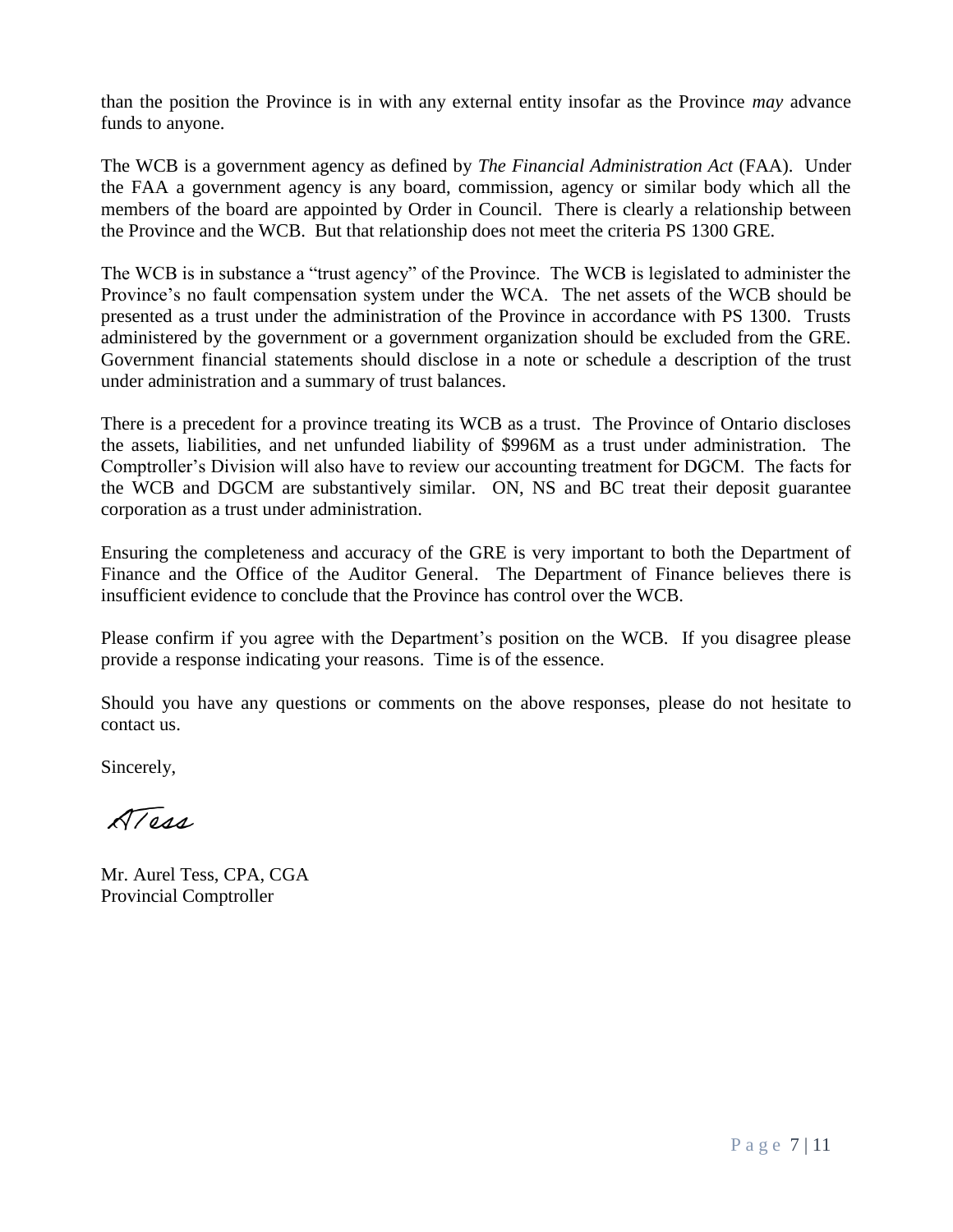| <b>British Columbia</b>                                                                                                                                                                                                                                                                                                                                                          | <b>Alberta</b>                                                                                                                                                                                                                                                                       | Saskatchewan                                                                                                                                                                                                                                                   |
|----------------------------------------------------------------------------------------------------------------------------------------------------------------------------------------------------------------------------------------------------------------------------------------------------------------------------------------------------------------------------------|--------------------------------------------------------------------------------------------------------------------------------------------------------------------------------------------------------------------------------------------------------------------------------------|----------------------------------------------------------------------------------------------------------------------------------------------------------------------------------------------------------------------------------------------------------------|
| WorkSafeBC                                                                                                                                                                                                                                                                                                                                                                       | Workers' Compensation Board                                                                                                                                                                                                                                                          | Workers' Compensation Board                                                                                                                                                                                                                                    |
| <b>Workers Compensation Act, 1996</b>                                                                                                                                                                                                                                                                                                                                            | The Workers' Compensation Act, 2000                                                                                                                                                                                                                                                  | The Workers' Compensation Act, 2013                                                                                                                                                                                                                            |
| 81 (1) The board of directors of the Workers'<br><b>Compensation Board consists of</b>                                                                                                                                                                                                                                                                                           | <b>Board of directors</b><br>5(1) There shall be a board of directors of the Board,<br>to be appointed by the Lieutenant Governor in                                                                                                                                                 | 9 Board continued<br>(1) The Workers' Compensation Board is continued.<br>(2) The board is a corporation.                                                                                                                                                      |
| 9 voting directors appointed by the Lieutenant<br>(a)<br>Governor in Council as follows:                                                                                                                                                                                                                                                                                         | Council, consisting of<br>(a) a member who shall be the chair,                                                                                                                                                                                                                       | (3) The board is to consist of a maximum of five<br>members appointed by the Lieutenant Governor in<br>Council as follows:                                                                                                                                     |
| (i) one director, representative of workers;<br>(ii) one director, representative of employers;<br>(iii) 2 directors, representative of the public<br><i>interest;</i><br>(iv) one additional director, representative of the<br>public interest, who is chair;                                                                                                                  | (b) not more than 3 members whom the Lieutenant<br>Governor in Council considers to be representative of<br>the interests of employers,<br>(c) not more than 3 members whom the Lieutenant<br>Governor in Council considers to be representative of<br>the interests of workers, and | (a) a full-time chairperson; and<br>(b) an even number of full-time members, half of<br>whom represent employers and half of whom<br>represent workers.                                                                                                        |
| (v) one director who at the time of appointment<br>is a professional providing health care or<br>rehabilitation services to persons with disabilities;<br>(vi) one director who at the time of appointment<br>is an actuary;<br>(vii) one director who is or was a professional in<br>the area of law or law enforcement;<br>(viii) one director who is or was a professional in | (d) not more than 3 members whom the Lieutenant<br>Governor in Council considers to be representative of<br>the interests of the general public.                                                                                                                                     | (4) The Lieutenant Governor in Council shall appoint:<br>(a) each representative of employers from a list of<br>names submitted by employer associations; and<br>(b) each representative of workers from a list of<br>names submitted by labour organizations. |
| the area of occupational health and safety, and<br>(b) the president who is a non-voting director.                                                                                                                                                                                                                                                                               |                                                                                                                                                                                                                                                                                      |                                                                                                                                                                                                                                                                |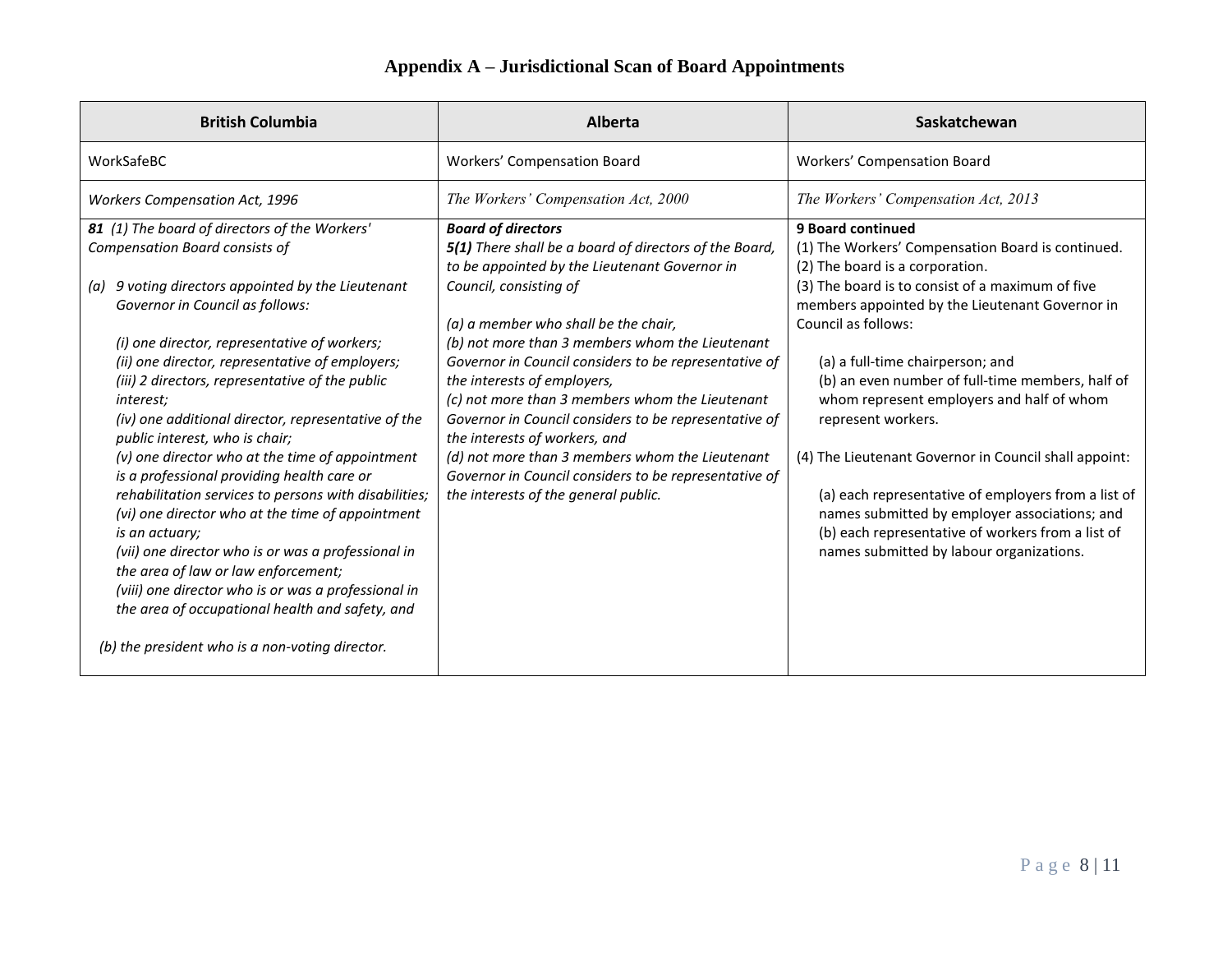| <b>Manitoba</b>                                                                                                                                                                                                                                                                                                                                                                  | Ontario                                                                                                                                                                                                                                                                                                                                                                                                                                                                                                                                                                                                                | <b>Quebec</b>                                                                                                                                                                                                                                                                                                                                                                                                                                                                                                                                                                                                                                            |
|----------------------------------------------------------------------------------------------------------------------------------------------------------------------------------------------------------------------------------------------------------------------------------------------------------------------------------------------------------------------------------|------------------------------------------------------------------------------------------------------------------------------------------------------------------------------------------------------------------------------------------------------------------------------------------------------------------------------------------------------------------------------------------------------------------------------------------------------------------------------------------------------------------------------------------------------------------------------------------------------------------------|----------------------------------------------------------------------------------------------------------------------------------------------------------------------------------------------------------------------------------------------------------------------------------------------------------------------------------------------------------------------------------------------------------------------------------------------------------------------------------------------------------------------------------------------------------------------------------------------------------------------------------------------------------|
| <b>Workers Compensation Act</b>                                                                                                                                                                                                                                                                                                                                                  | Workplace Safety & Insurance Board                                                                                                                                                                                                                                                                                                                                                                                                                                                                                                                                                                                     | Commission des normes, de l'équité, de la santé et<br>de la sécurité du travail (CNESST)                                                                                                                                                                                                                                                                                                                                                                                                                                                                                                                                                                 |
| The Workers Compensation Act                                                                                                                                                                                                                                                                                                                                                     | Workplace Safety and Insurance Act, 1997                                                                                                                                                                                                                                                                                                                                                                                                                                                                                                                                                                               | Loi sur la santé et la securité du travail                                                                                                                                                                                                                                                                                                                                                                                                                                                                                                                                                                                                               |
| <b>Board of Directors</b><br>50.2(1) There shall be a Board of Directors of the<br>board, to be appointed by the Lieutenant Governor in<br>Council, consisting of<br>(a) a member who shall be chairperson;<br>(b) three members representative of workers;<br>(c) three members representative of employers; and<br>(d) three members representative of the public<br>interest. | 162 (1) A board of directors shall be constituted<br>to govern the Board and to exercise the powers<br>and perform the duties of the Board under this<br>or any other Act. It shall be composed of,<br>(a)a chair appointed by the Lieutenant<br>Governor in Council;<br>(b)the president of the Board appointed by<br>the Lieutenant Governor in Council; and<br>(c) a minimum of seven and a maximum of nine<br>members who are representative of workers,<br>employers and such others as the Lieutenant<br>Governor in Council considers appropriate,<br>appointed by the Lieutenant Governor in Council.<br>1997, | 141. Les membres du conseil d'administration de la<br>Commission sont nommés par le gouvernement. À<br>l'exception du président du conseil d'administration<br>et chef de la direction, ils sont désignés de la façon<br>suivante:<br>1° sept membres sont choisis à partir des listes<br>fournies par les associations syndicales les plus<br>représentatives; et<br>2° sept membres sont choisis à partir des listes<br>fournies par les associations d'employeurs les plus<br>représentatives.<br>Le président du conseil d'administration et chef de la<br>direction est nommé après consultation des<br>associations syndicales et des associations |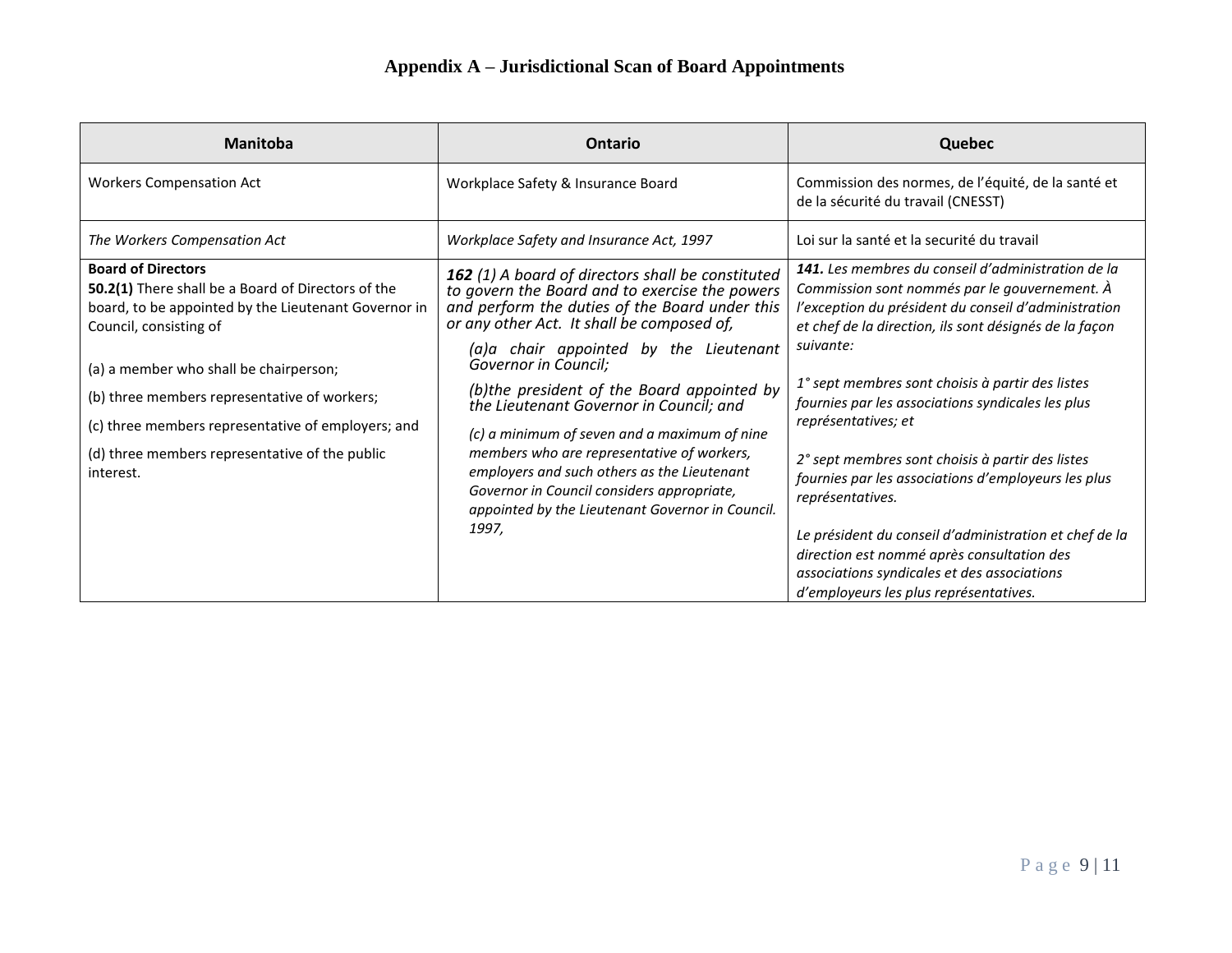| <b>New Brunswick</b>                                                                                                                                                                                                                                                                                                                                                                                                                                                                                                                                                                                                                                                                                                                                                                                           | Nova Scotia                                                                                                                                                                                                                                                                                                                                                                                                                                                                                                                                                                                                                                                                                                                                                                                                                                                                                | <b>Newfoundland &amp; Labrador</b>                                                                                                                                                                                                                                                                                                                                                                                                                                                                                                                                                                                                                                                                                                                                                                                                                                                                                                                                                                                                                                                                                                                                                                                                                                                                                                                                                                                                                |
|----------------------------------------------------------------------------------------------------------------------------------------------------------------------------------------------------------------------------------------------------------------------------------------------------------------------------------------------------------------------------------------------------------------------------------------------------------------------------------------------------------------------------------------------------------------------------------------------------------------------------------------------------------------------------------------------------------------------------------------------------------------------------------------------------------------|--------------------------------------------------------------------------------------------------------------------------------------------------------------------------------------------------------------------------------------------------------------------------------------------------------------------------------------------------------------------------------------------------------------------------------------------------------------------------------------------------------------------------------------------------------------------------------------------------------------------------------------------------------------------------------------------------------------------------------------------------------------------------------------------------------------------------------------------------------------------------------------------|---------------------------------------------------------------------------------------------------------------------------------------------------------------------------------------------------------------------------------------------------------------------------------------------------------------------------------------------------------------------------------------------------------------------------------------------------------------------------------------------------------------------------------------------------------------------------------------------------------------------------------------------------------------------------------------------------------------------------------------------------------------------------------------------------------------------------------------------------------------------------------------------------------------------------------------------------------------------------------------------------------------------------------------------------------------------------------------------------------------------------------------------------------------------------------------------------------------------------------------------------------------------------------------------------------------------------------------------------------------------------------------------------------------------------------------------------|
| WorkSafeNB                                                                                                                                                                                                                                                                                                                                                                                                                                                                                                                                                                                                                                                                                                                                                                                                     | Workers Compensation Board of Nova Scotia                                                                                                                                                                                                                                                                                                                                                                                                                                                                                                                                                                                                                                                                                                                                                                                                                                                  | WorkplaceNL                                                                                                                                                                                                                                                                                                                                                                                                                                                                                                                                                                                                                                                                                                                                                                                                                                                                                                                                                                                                                                                                                                                                                                                                                                                                                                                                                                                                                                       |
| Workplace Health, Safety and Compensation<br>Commission and Workers' Compensation Appeals<br><b>Tribunal Act</b>                                                                                                                                                                                                                                                                                                                                                                                                                                                                                                                                                                                                                                                                                               | <b>Workers' Compensation Act</b>                                                                                                                                                                                                                                                                                                                                                                                                                                                                                                                                                                                                                                                                                                                                                                                                                                                           | Workplace Health, Safety and Compensation Act                                                                                                                                                                                                                                                                                                                                                                                                                                                                                                                                                                                                                                                                                                                                                                                                                                                                                                                                                                                                                                                                                                                                                                                                                                                                                                                                                                                                     |
| 8(1) The affairs of the Commission shall be<br>administered<br>by a board of directors consisting of the following<br>persons who shall be appointed by the Lieutenant-<br>Governor in Council<br>(a) a Chairperson of the board of directors who, in<br>the opinion of the Lieutenant-Governor in Council, is<br>not representative of either workers or employers,<br>(a.1) a Vice-Chairperson of the board of directors<br>who, in the opinion of the Lieutenant-Governor in<br>Council, is not representative of either workers or<br>employers,<br>(b) four or more persons who, in the opinion of the<br>Lieutenant-Governor in Council, are representative of<br>workers,<br>(c) four or more persons who, in the opinion of the<br>Lieutenant-Governor in Council, are representative of<br>employers. | <b>Workers' Compensation Board continued</b><br>151 (1) This Part shall be administered by the body<br>corporate known as the Workers' Compensation<br>Board of Nova Scotia, which is hereby continued.<br>(2) There shall be a Board of Directors of the Board,<br>consisting of not more than ten persons appointed<br>by the Governor in Council.<br>(3) In appointing members of the Board of Directors,<br>the Governor in Council<br>(a) shall appoint one member to serve as Chair;<br>(b) shall appoint one member to serve as Deputy<br>Chair:<br>(c) shall endeavour to appoint equal numbers of<br>members representing employers and workers;<br>(d) repealed 2005, c. 31, s. 1. and<br>(e) may appoint alternate members to the Board of<br>Directors and in so doing shall endeavour to appoint<br>equal numbers of alternate members representing<br>employers and workers. | <b>Board of directors</b><br>4. (1) The Lieutenant-Governor in Council shall appoint a<br>board of directors of the commission who shall be<br>responsible for the administration of this Act.<br>(2) The board of directors shall comprise<br>(a) 3 persons representative of employers, a minimum of<br>one whom shall be recommended to the Lieutenant-<br>Governor in Council by the Newfoundland and Labrador<br>Employers' Council Inc.;<br>(b) 3 persons representative of workers, a minimum of one<br>whom shall be recommended to the Lieutenant-Governor in<br>Council by the Newfoundland and Labrador Federation of<br>Labour;<br>(c) 3 persons representative of the general public, one of<br>whom represents injured workers; and<br>(d) one person who shall be appointed as the chairperson.<br>(3) An employee of the department designated by the<br>minister and the chief executive officer of the commission<br>shall be members of the board of directors but shall not<br>vote on a matter.<br>(3.1) Where the term of office of a member of the board of<br>directors expires, he or she continues to be a member until<br>re-appointed or replaced.<br>(4) The terms of office, remuneration, benefits and<br>expenses of the directors shall be determined by the<br>Lieutenant-Governor in Council and the remuneration,<br>benefits and expenses shall be part of the administrative<br>expenses of the commission. |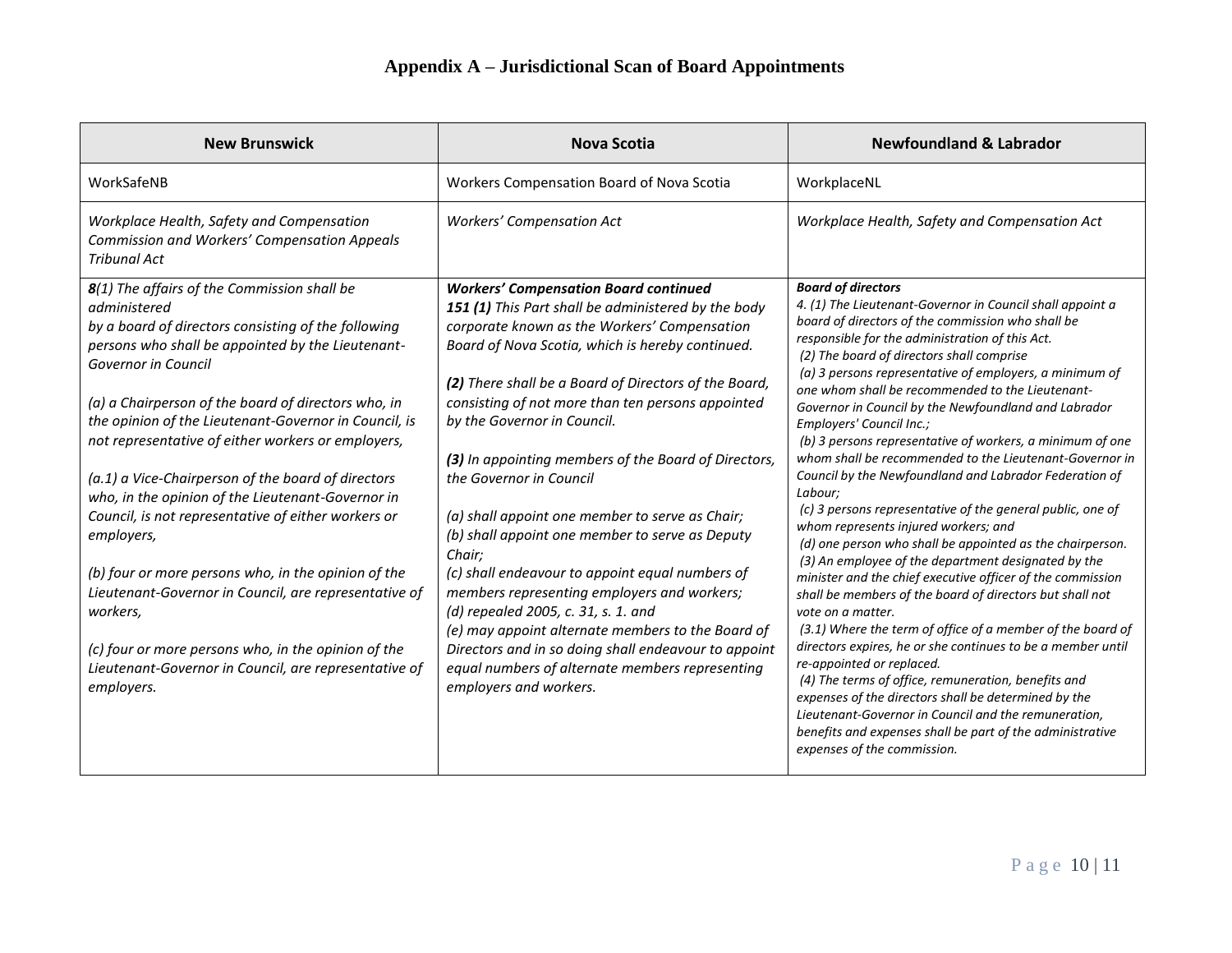#### **Prince Edward Island**

Workers Compensation Board of PEI

*Workers' Compensation Act*

#### No

#### *19. Board*

*(1) Subject to this Act, the Workers Compensation Board of Prince Edward Island is continued as a body corporate and shall administer this Act.* 

#### *Composition and term of office*

*(2) The Board shall be composed of a chairperson and as many members, equal in number, representative of employers and workers respectively, as the Lieutenant Governor in Council may determine, all of whom shall be appointed by the Lieutenant Governor in Council, and the members of the Board shall hold office for a term not exceeding three years, subject to removal from office by the Lieutenant Governor in Council for cause, and are eligible for reappointment.* 

#### *Submissions regarding membership*

*(3) The Lieutenant Governor in Council shall, prior to appointing members under subsection (2), consider submissions respecting membership made by workers and employers.*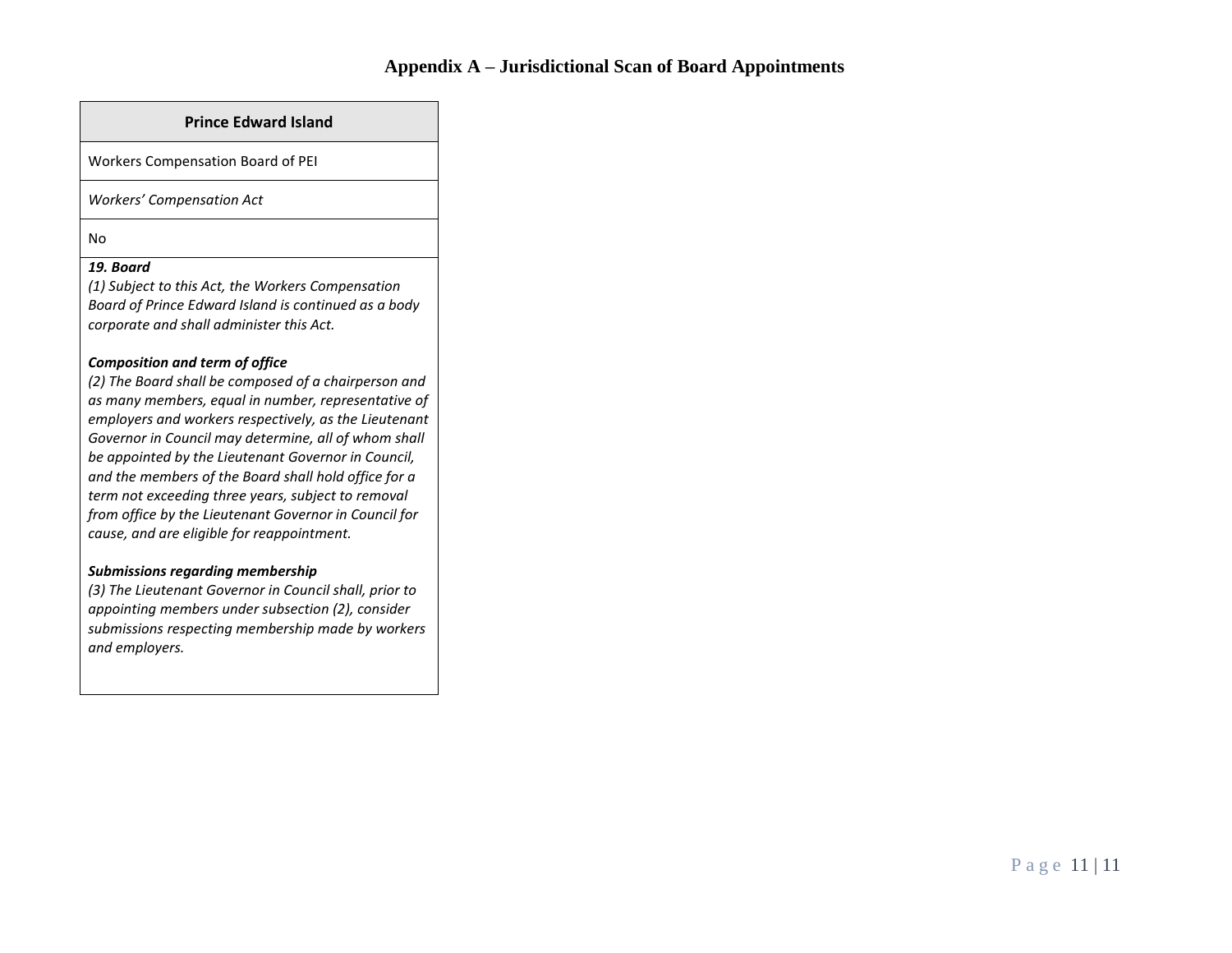<span id="page-12-0"></span>The Honourable Blaine Pedersen May 17, 2019 Minister of Growth, Enterprise and Trade Room 358, Legislative Building Winnipeg, MB R3C OV8

Dear Minister Pedersen,

Re: WCB Removal from the Provincial Consolidated Fund

In 2018, the Workers Compensation Board of Manitoba (WCB) was notified that the Government of Manitoba would no longer be reflecting the WCB as an entity within the consolidated summary financial statements. Independence from government has always been ingrained within the WCB system and removal from the consolidated fund further illustrates that principle.

One hundred years ago the WCB system was implemented based on 5 principles known as "the Meredith Principles". One such principle is independence from government, stated as follows;

"**Independent administration**, which means that the organizations who administer workers' compensation insurance are separate from government."

The Meredith Principles, including independent administration, continue to govern the Workers' Compensation system across Canada today through Compensation Acts, policies, procedures and regulations.

This independence further extends to the assets of the WCB system as all provinces indicate that the assets of their WCB belong to the employers and employees, and are not accessible to the government. Two provinces (Alberta & Ontario) treat their WCB as a trust under administration.

Further, in Manitoba, the Province has no ability to direct the Board of the WCB on the use of their assets. Provincial creditors do not view the WCB's assets as being available for the extinguishment of obligations. The Province has no means to access these assets or the authority on how to direct their use. That is, the WCB does not participate in the government's estimates process or consult with government on the setting of rates and/or its reserves, surplus or investments.

It is worth noting that all provinces in Canada (other than Saskatchewan) are outside of the consolidated fund for their Province. As such, removing the WCB of Manitoba from the consolidated fund aligns our province with general practice across the country.

I thank you for the time and consideration that has been given to this matter in order that the founding principle of "independent administration" is appropriately reflected in our practices.

Yours sincerely,

MD Werei

Michael D. Werier Board Chairperson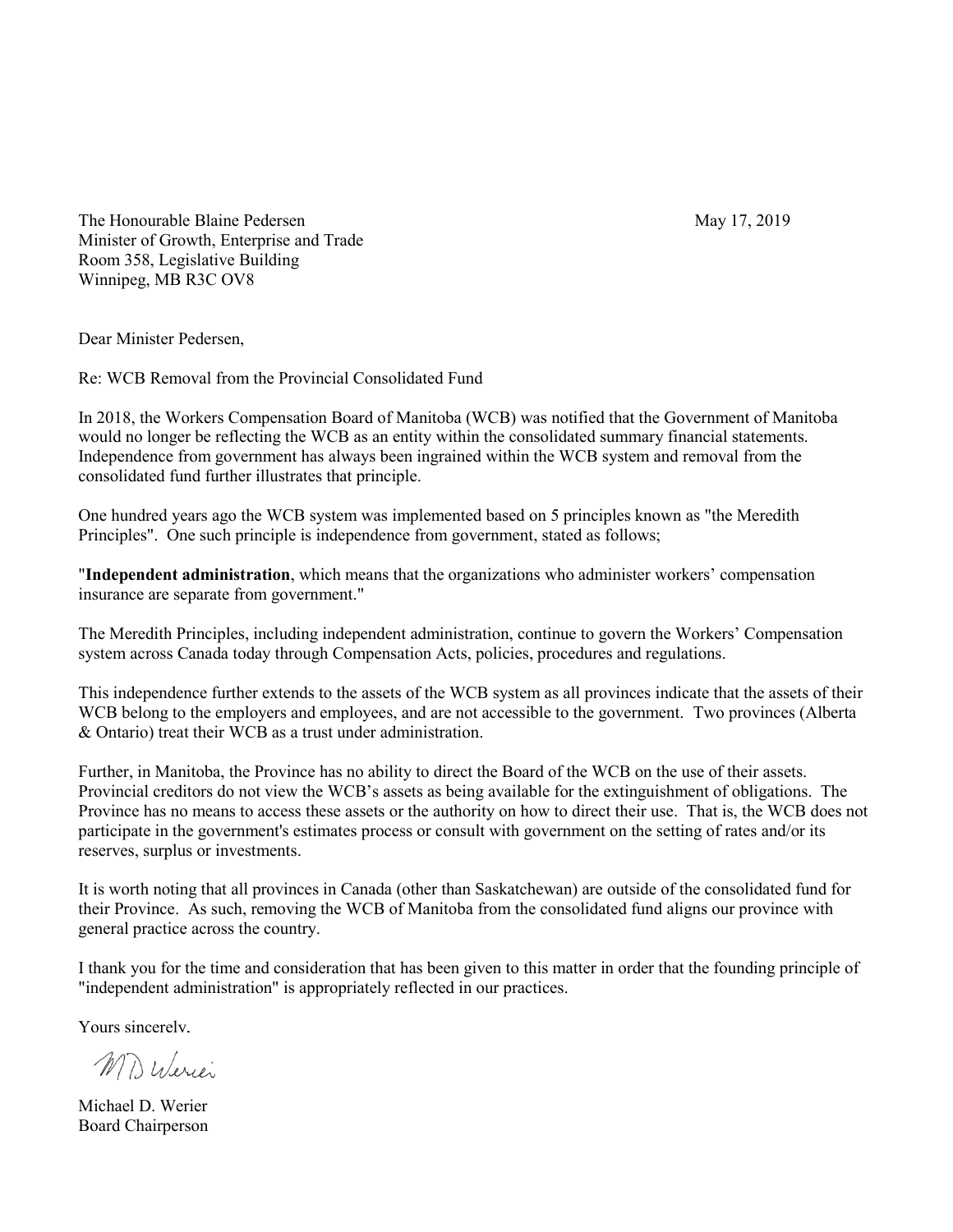#### <span id="page-13-0"></span>**Analysis of Entities Inside the Reporting Entity**



#### **Workers Compensation Board**

The Workers Compensation Board was originally included in the Reporting Entity on the basis that the government appointed the board of directors. While this is true the government is limited by the makeup of the board by section 50.2(1) of the act. On the nine member board, 3 must represent workers, 3 must represent employers and 3 must represent public interest. These appointments are for the most part made from lists supplied by the various interest groups. There is a question therefore as to how much control the government in fact can exercise over the board. This is more a minor indicator of control in that the appointments are made from lists supplied. The only other indicators of control are limited control over the establishment of the mission and mandate of the Board and on the Boards investing and borrowing limits.

Conclusion – due to the lack of evidence of control, consideration should be given to removing this entity from the reporting Entity.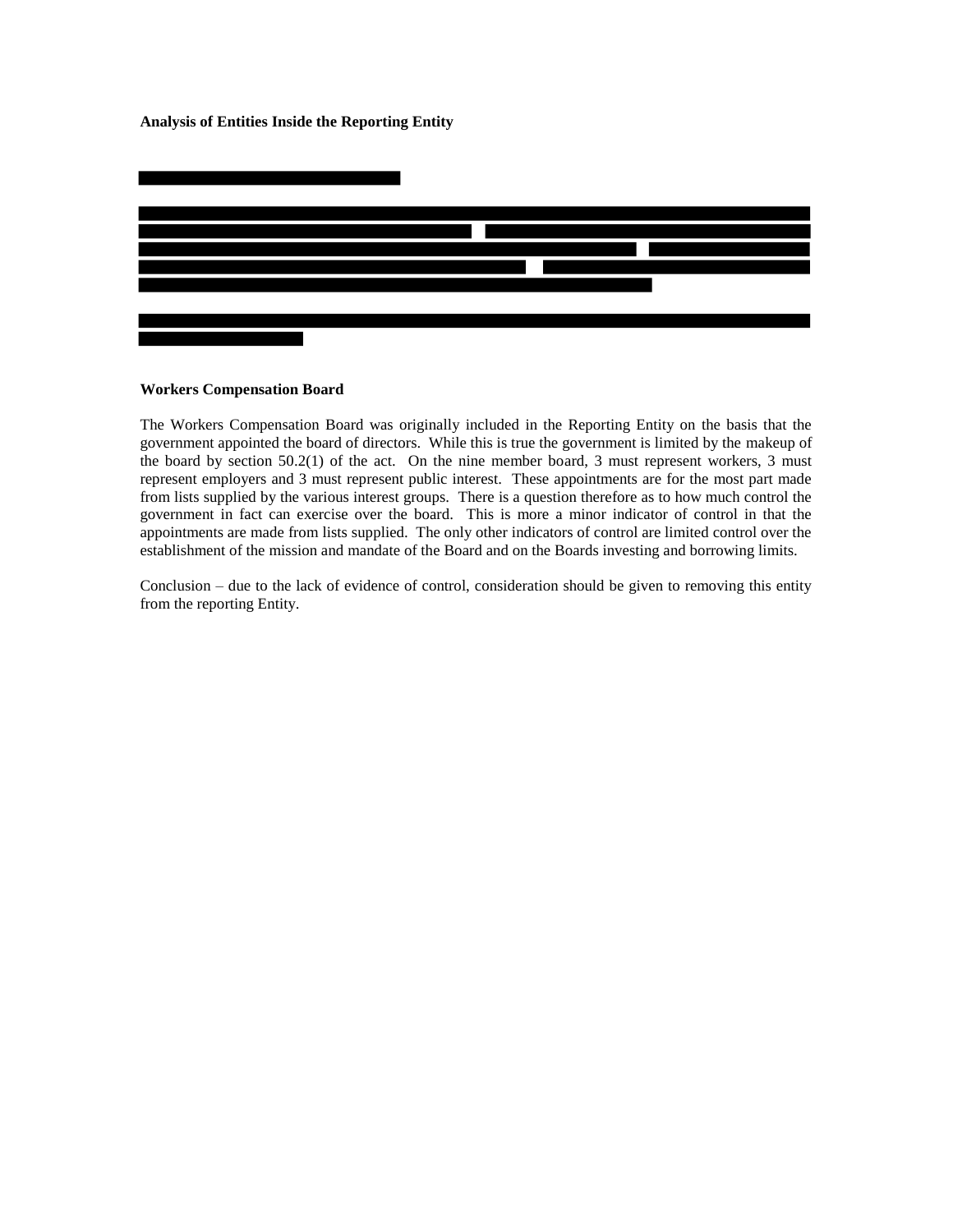<span id="page-14-0"></span>

| <b>Criteria</b>                                      | <b>Addicitions</b><br><b>Foundation of</b><br>Mb | Assiniboine<br>Community<br>College | <b>Embalmers &amp;</b><br><b>Funeral</b><br><b>Directors</b> | <b>Brandon</b><br><b>University</b> | <b>CancerCare</b><br><b>Manitoba</b> | <b>Centre Franco-</b><br>Manitobain | C & FS Central<br>Mb | C & FS Western<br>Mb | <b>Communities</b><br>Economic<br>Development | Co-op Loans &<br>Loans<br><b>Guanrantee Bd</b> |
|------------------------------------------------------|--------------------------------------------------|-------------------------------------|--------------------------------------------------------------|-------------------------------------|--------------------------------------|-------------------------------------|----------------------|----------------------|-----------------------------------------------|------------------------------------------------|
| 1. Unilaterily appoint majority of<br><b>Board</b>   | <b>Yes</b>                                       | <b>Yes</b>                          | <b>Yes</b>                                                   | <b>Yes</b>                          | <b>Yes</b>                           | Yes                                 | <b>Yes</b>           | <b>Yes</b>           | <b>Yes</b>                                    | <b>Yes</b>                                     |
| 2. Access to assets                                  | <b>Yes</b>                                       | <b>Yes</b>                          | <b>Yes</b>                                                   | Yes                                 | <b>Yes</b>                           | Yes                                 | No                   | <b>No</b>            | <b>Yes</b>                                    | <b>Yes</b>                                     |
| 3. Hold majority of voting shares                    | <b>No</b>                                        | No                                  | N/A                                                          | N/A                                 | N/A                                  | <b>No</b>                           | N/A                  | N/A                  | N/A                                           | N/A                                            |
| 4. Power to dissolve organization                    | <b>Yes</b>                                       | No                                  | <b>No</b>                                                    | No                                  | No                                   | Yes                                 | No                   | <b>No</b>            | <b>Yes</b>                                    | <b>Yes</b>                                     |
| 5. Sig input into appointment of<br>members of board | <b>Yes</b>                                       | <b>Yes</b>                          | <b>Yes</b>                                                   | <b>Yes</b>                          | <b>Yes</b>                           | Yes                                 | <b>Yes</b>           | <b>Yes</b>           | <b>Yes</b>                                    | <b>Yes</b>                                     |
| 6. Appoint or remove key<br><b>personnel</b>         | <b>No</b>                                        | No                                  | <b>Yes</b>                                                   | No                                  |                                      | No                                  | No                   | No                   |                                               | <b>Yes</b>                                     |
| 7. Establish or amend the<br>lmission or mandate     | <b>Yes</b>                                       | <b>Yes</b>                          | <b>Yes</b>                                                   | No                                  | <b>Yes</b>                           | Yes                                 | <b>Yes</b>           | <b>Yes</b>           | <b>Yes</b>                                    | <b>Yes</b>                                     |
| 8. Approve business plans and<br>budgets             |                                                  |                                     | <b>Yes</b>                                                   | No                                  |                                      | Yes                                 | No                   | <b>No</b>            |                                               | <b>Yes</b>                                     |
| 9. Establish borrowing or<br>linvestment limits      |                                                  | Limited                             | <b>Yes</b>                                                   | Limited                             |                                      | <b>Yes</b>                          | <b>No</b>            | <b>No</b>            | <b>Yes</b>                                    | <b>Yes</b>                                     |
| 10. Restrict revenue generating<br>capacity          | <b>Yes</b>                                       | <b>Limited</b>                      | <b>No</b>                                                    | Limited                             |                                      | No                                  | No                   | No                   |                                               |                                                |
| 11. Establish or amend<br><b>management policies</b> |                                                  |                                     | <b>Yes</b>                                                   | No                                  |                                      | No                                  | No                   | <b>No</b>            |                                               |                                                |
| * - Template supplied by Dept                        |                                                  |                                     |                                                              |                                     |                                      | $\star$                             |                      |                      |                                               |                                                |
|                                                      | <b>In</b>                                        | <b>In</b>                           | <b>In</b>                                                    | <b>In</b>                           | <b>In</b>                            | <b>In</b>                           | <b>In</b>            | <b>In</b>            | <b>In</b>                                     | <b>In</b>                                      |

Questions left blank - response is uncertain without further investigation. Further investigation not deemed necessary, due to sufficient indicators of control, required to satisfy inclusion into Reporting Entity, already in place. Positive answers to Questions 1 - 4, generally are suffiecient to satisfy question of control.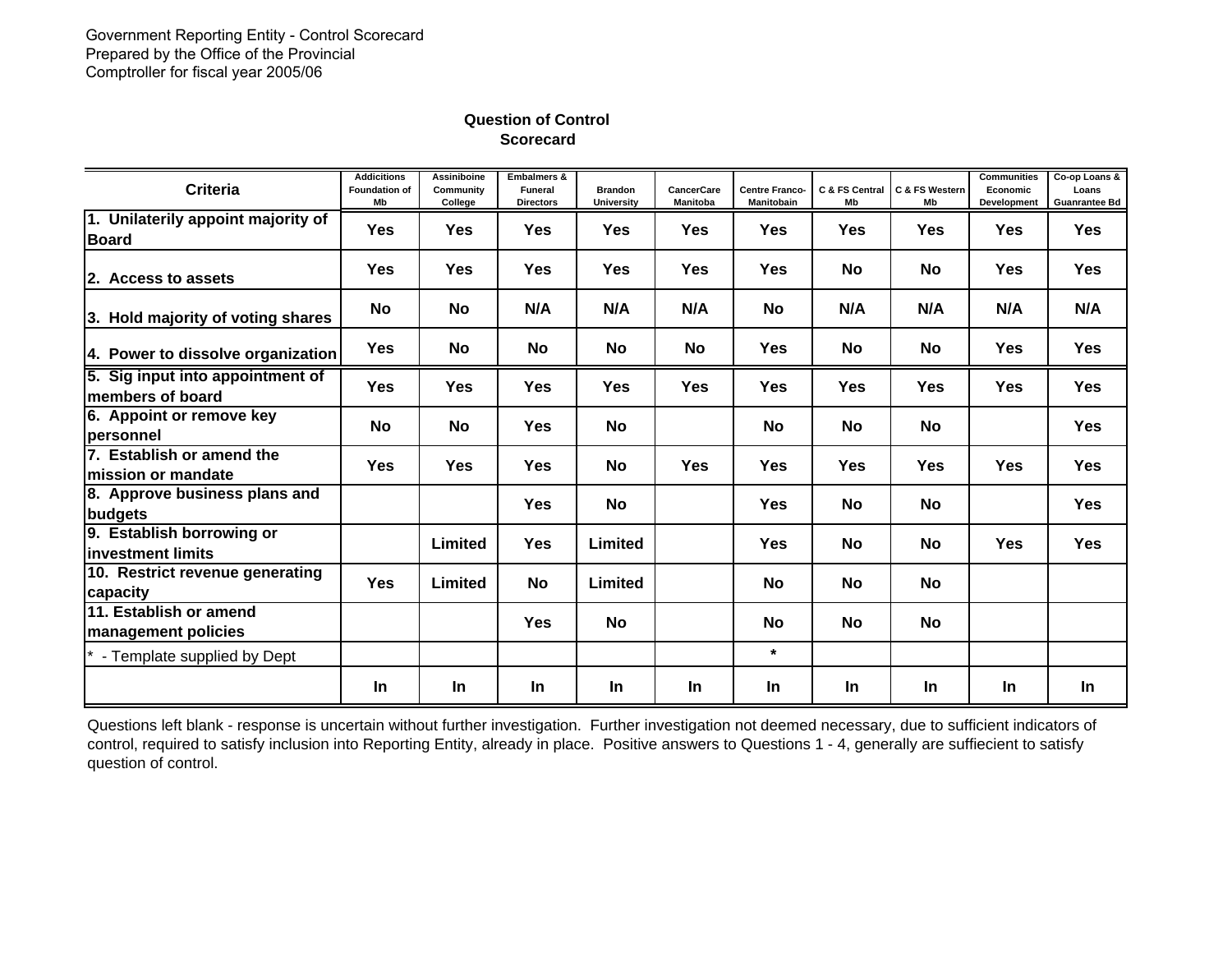## **Question of Control**

#### **Scorecard**

| <b>Criteria</b>                                      | Cooperative<br><b>Promotions</b><br><b>Board</b> | Copse      | Crown<br>Corporations<br>Council | Economic<br>Innovation &<br>Technology | <b>General C&amp;FS</b> | <b>Helen Betty</b><br>Osborne<br>Foundation | <b>Horse Racin</b><br>Commission | Insurance<br><b>Council of</b><br><b>Manitoba</b> | <b>University</b><br>College of the<br><b>North</b> | <b>Legel Aid</b><br><b>Services Society</b> |
|------------------------------------------------------|--------------------------------------------------|------------|----------------------------------|----------------------------------------|-------------------------|---------------------------------------------|----------------------------------|---------------------------------------------------|-----------------------------------------------------|---------------------------------------------|
| 1. Unilaterily appoint majority of<br><b>Board</b>   | <b>Yes</b>                                       | Yes        | <b>Yes</b>                       | <b>Yes</b>                             | Yes                     | Yes                                         | <b>Yes</b>                       | Yes                                               | Yes                                                 | <b>Yes</b>                                  |
| 2. Access to assets                                  | <b>Yes</b>                                       | Yes        | <b>Yes</b>                       | <b>Yes</b>                             | Yes                     | <b>No</b>                                   | <b>Yes</b>                       | <b>Yes</b>                                        | <b>Yes</b>                                          | <b>Yes</b>                                  |
| 3. Hold majority of voting shares                    | N/A                                              | N/A        | N/A                              | N/A                                    | No                      | N/A                                         | N/A                              | N/A                                               | N/A                                                 | N/A                                         |
| 4. Power to dissolve organization                    |                                                  |            |                                  |                                        | <b>Yes</b>              | <b>No</b>                                   |                                  |                                                   | No                                                  |                                             |
| 5. Sig input into appointment of<br>members of board | <b>Yes</b>                                       | <b>Yes</b> | <b>Yes</b>                       | <b>Yes</b>                             | <b>Yes</b>              | <b>Yes</b>                                  | Yes                              | <b>Yes</b>                                        | <b>Yes</b>                                          | <b>Yes</b>                                  |
| 6. Appoint or remove key<br><b>personnel</b>         | <b>Yes</b>                                       |            |                                  |                                        | No                      | N/A                                         |                                  |                                                   | No                                                  |                                             |
| 7. Establish or amend the<br>lmission or mandate     | <b>Yes</b>                                       | Yes        | <b>Yes</b>                       | <b>Yes</b>                             | <b>Yes</b>              | <b>Yes</b>                                  | Yes                              | <b>Yes</b>                                        | <b>Yes</b>                                          | <b>Yes</b>                                  |
| 8. Approve business plans and<br>budgets             | <b>Yes</b>                                       |            |                                  |                                        | <b>No</b>               |                                             |                                  |                                                   | No                                                  |                                             |
| 9. Establish borrowing or<br>linvestment limits      | <b>Yes</b>                                       |            |                                  |                                        | <b>No</b>               |                                             |                                  |                                                   | Limited                                             |                                             |
| 10. Restrict revenue generating<br>capacity          |                                                  |            |                                  |                                        | <b>No</b>               |                                             |                                  |                                                   | Limited                                             |                                             |
| 11. Establish or amend<br><b>management policies</b> |                                                  |            |                                  |                                        | <b>No</b>               |                                             |                                  |                                                   | No                                                  |                                             |
|                                                      |                                                  |            |                                  |                                        | $\star$                 |                                             |                                  |                                                   |                                                     |                                             |
|                                                      | In                                               | <b>In</b>  | <b>In</b>                        | In.                                    | In                      | In.                                         | <b>In</b>                        | <b>In</b>                                         | <b>In</b>                                           | In                                          |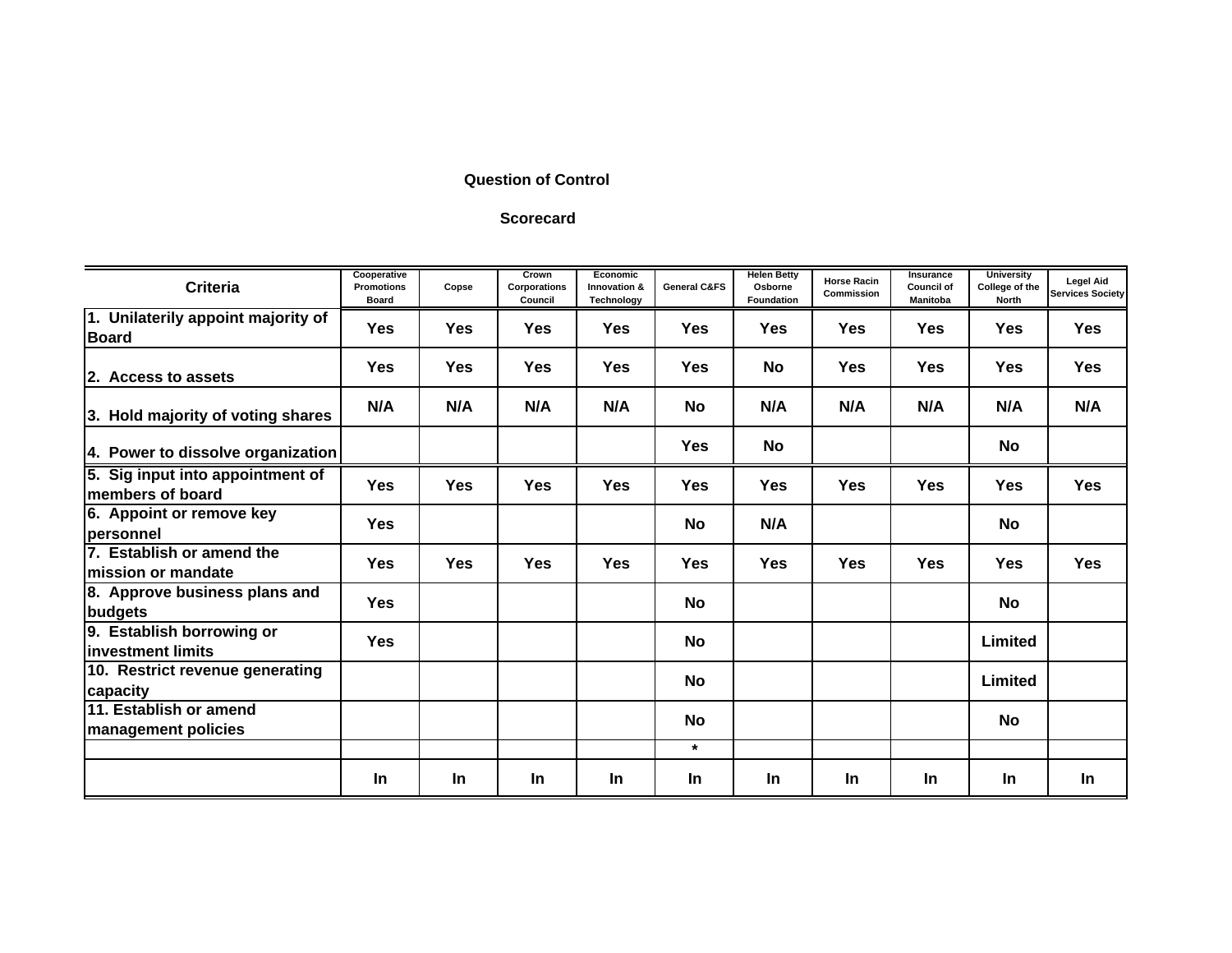| <b>Criteria</b>                                      | <b>Mb Adolescent</b><br><b>Treatment</b> | <b>Mb Agriculture</b><br><b>Credit Corp</b> | <b>Manitoba Arts</b><br>Council | <b>Manitoba</b><br><b>Boxing</b><br>Commission | <b>Mb Centennial</b><br><b>Centre Corp</b> | <b>Mb Community</b><br><b>Services</b><br>Council | <b>MB Crop</b><br>Insurance<br>Corporation | <b>Manitoba</b><br><b>Development</b><br>Corporation | Mb Film &<br>Sound<br>Recording | <b>Mb Floodway</b><br>Expansion<br>Authority |
|------------------------------------------------------|------------------------------------------|---------------------------------------------|---------------------------------|------------------------------------------------|--------------------------------------------|---------------------------------------------------|--------------------------------------------|------------------------------------------------------|---------------------------------|----------------------------------------------|
| 1. Unilaterily appoint majority of<br><b>Board</b>   | <b>Yes</b>                               | <b>Yes</b>                                  | Yes                             | Yes                                            | Yes                                        | <b>No</b>                                         | Yes                                        | Yes                                                  | Yes                             | <b>Yes</b>                                   |
| 2. Access to assets                                  | <b>Yes</b>                               | <b>Yes</b>                                  | No                              | No                                             | Yes                                        | No                                                | <b>Yes</b>                                 | <b>Yes</b>                                           | No                              | <b>Yes</b>                                   |
| 3. Hold majority of voting shares                    | N/A                                      | N/A                                         | <b>No</b>                       | <b>No</b>                                      | No                                         | No                                                | N/A                                        | <b>Yes</b>                                           | No                              | n/a                                          |
| 4. Power to dissolve organization                    |                                          |                                             | Yes                             | <b>Yes</b>                                     | <b>Yes</b>                                 | <b>No</b>                                         |                                            |                                                      | Yes                             | <b>Yes</b>                                   |
| 5. Sig input into appointment of<br>members of board | <b>Yes</b>                               | <b>No</b>                                   | Yes                             | <b>Yes</b>                                     | Yes                                        | Yes                                               | <b>Yes</b>                                 | <b>Yes</b>                                           | <b>Yes</b>                      | <b>Yes</b>                                   |
| 6. Appoint or remove key<br><b>personnel</b>         |                                          | <b>No</b>                                   | <b>No</b>                       | <b>Yes</b>                                     | <b>No</b>                                  | <b>No</b>                                         |                                            |                                                      | <b>No</b>                       | <b>Yes</b>                                   |
| 7. Establish or amend the<br>lmission or mandate     |                                          | <b>Yes</b>                                  | Yes                             | <b>Yes</b>                                     | <b>Yes</b>                                 | No                                                |                                            |                                                      | <b>Yes</b>                      | <b>Yes</b>                                   |
| 8. Approve business plans and<br>budgets             |                                          | <b>Yes</b>                                  | Yes                             | <b>Yes</b>                                     | Yes                                        | <b>Yes</b>                                        |                                            |                                                      | <b>Yes</b>                      | <b>Yes</b>                                   |
| 9. Establish borrowing or<br>linvestment limits      |                                          |                                             | Yes                             | <b>No</b>                                      | Yes                                        | <b>No</b>                                         |                                            |                                                      | <b>No</b>                       | <b>Yes</b>                                   |
| 10. Restrict revenue generating<br>capacity          |                                          |                                             | <b>No</b>                       | <b>Yes</b>                                     | <b>Yes</b>                                 | <b>No</b>                                         |                                            |                                                      | <b>No</b>                       | <b>Yes</b>                                   |
| 11. Establish or amend<br>management policies        |                                          |                                             | <b>No</b>                       | <b>Yes</b>                                     | No                                         | <b>No</b>                                         |                                            |                                                      | <b>No</b>                       | <b>Yes</b>                                   |
|                                                      |                                          |                                             | $\star$                         | $\star$                                        | $\star$                                    | $\star$                                           |                                            |                                                      | $\star$                         | $\star$                                      |
|                                                      | In                                       | In                                          | In                              | In.                                            | In                                         | Out                                               | <b>In</b>                                  | <b>In</b>                                            | In.                             | In                                           |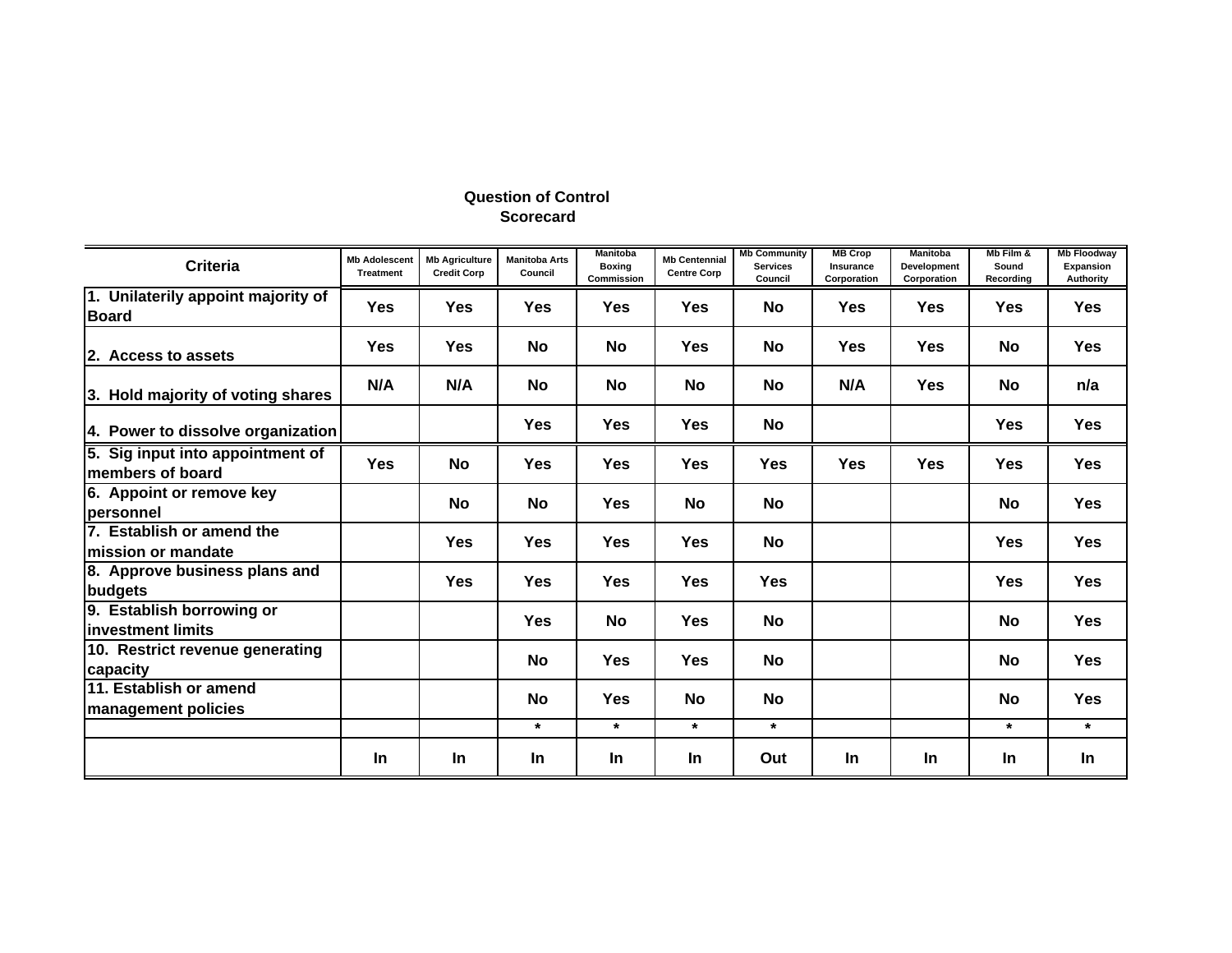| <b>Criteria</b>                                       | Manitoba<br><b>Foundation</b> | <b>Mb Gaming</b><br>Control<br>Commission | <b>Mb Habitat</b><br><b>Heritage Corp</b> | <b>Mb Health</b><br>Research<br>Council | <b>Mb Health</b><br><b>Services</b> | <b>Mb Hospital</b><br>Capital<br>Insurance Plan Financing Auth | <b>Mb Housing &amp;</b><br><b>Renewal Corp</b> | Mb Trade &<br><b>Investment Corp</b> | <b>Mb Water</b><br><b>Services Board</b> | <b>Public Schools</b><br><b>Finance Board</b> |
|-------------------------------------------------------|-------------------------------|-------------------------------------------|-------------------------------------------|-----------------------------------------|-------------------------------------|----------------------------------------------------------------|------------------------------------------------|--------------------------------------|------------------------------------------|-----------------------------------------------|
| 1. Unilaterily appoint majority of<br><b>Board</b>    | <b>Yes</b>                    | <b>Yes</b>                                | Yes                                       | <b>Yes</b>                              | <b>Yes</b>                          | Yes                                                            | Yes                                            | <b>Yes</b>                           | <b>Yes</b>                               | <b>Yes</b>                                    |
| 2. Access to assets                                   | Yes                           | Yes                                       | Yes                                       | Yes                                     | Yes                                 | Yes                                                            | Yes                                            | Yes                                  | <b>Yes</b>                               | <b>Yes</b>                                    |
| 3. Hold majority of voting shares                     | N/A                           | N/A                                       | Yes                                       | N/A                                     | N/A                                 | N/A                                                            | N/A                                            | N/A                                  | N/A                                      | N/A                                           |
| 4. Power to dissolve organization                     |                               |                                           | Yes                                       |                                         |                                     |                                                                |                                                |                                      | <b>Yes</b>                               |                                               |
| 5. Sig input into appointment of<br>lmembers of board | <b>Yes</b>                    | <b>Yes</b>                                | Yes                                       | <b>Yes</b>                              | <b>Yes</b>                          | <b>Yes</b>                                                     | <b>Yes</b>                                     | <b>Yes</b>                           | <b>Yes</b>                               | <b>Yes</b>                                    |
| 6. Appoint or remove key<br>lpersonnel                |                               |                                           | <b>Yes</b>                                |                                         |                                     |                                                                | <b>Yes</b>                                     |                                      | <b>Yes</b>                               |                                               |
| 7. Establish or amend the<br>lmission or mandate      | <b>Yes</b>                    | <b>Yes</b>                                | <b>Yes</b>                                |                                         |                                     |                                                                | <b>Yes</b>                                     |                                      | <b>No</b>                                | <b>Yes</b>                                    |
| 8. Approve business plans and<br>budgets              |                               |                                           | <b>No</b>                                 |                                         |                                     |                                                                | <b>Yes</b>                                     |                                      | <b>Yes</b>                               | <b>Yes</b>                                    |
| 9. Establish borrowing or<br>linvestment limits       |                               |                                           | Yes                                       |                                         |                                     |                                                                | <b>Yes</b>                                     |                                      | <b>Yes</b>                               |                                               |
| 10. Restrict revenue generating<br>capacity           |                               |                                           | No                                        |                                         |                                     |                                                                | No                                             |                                      | <b>No</b>                                | <b>Yes</b>                                    |
| 11. Establish or amend<br><b>management policies</b>  |                               |                                           | <b>No</b>                                 |                                         |                                     |                                                                |                                                |                                      | <b>No</b>                                |                                               |
|                                                       |                               |                                           | $\star$                                   |                                         |                                     |                                                                |                                                |                                      | $\star$                                  |                                               |
|                                                       | In.                           | <b>In</b>                                 | <b>In</b>                                 | In.                                     | In                                  | <b>In</b>                                                      | <b>In</b>                                      | <b>In</b>                            | <u>In</u>                                | <b>In</b>                                     |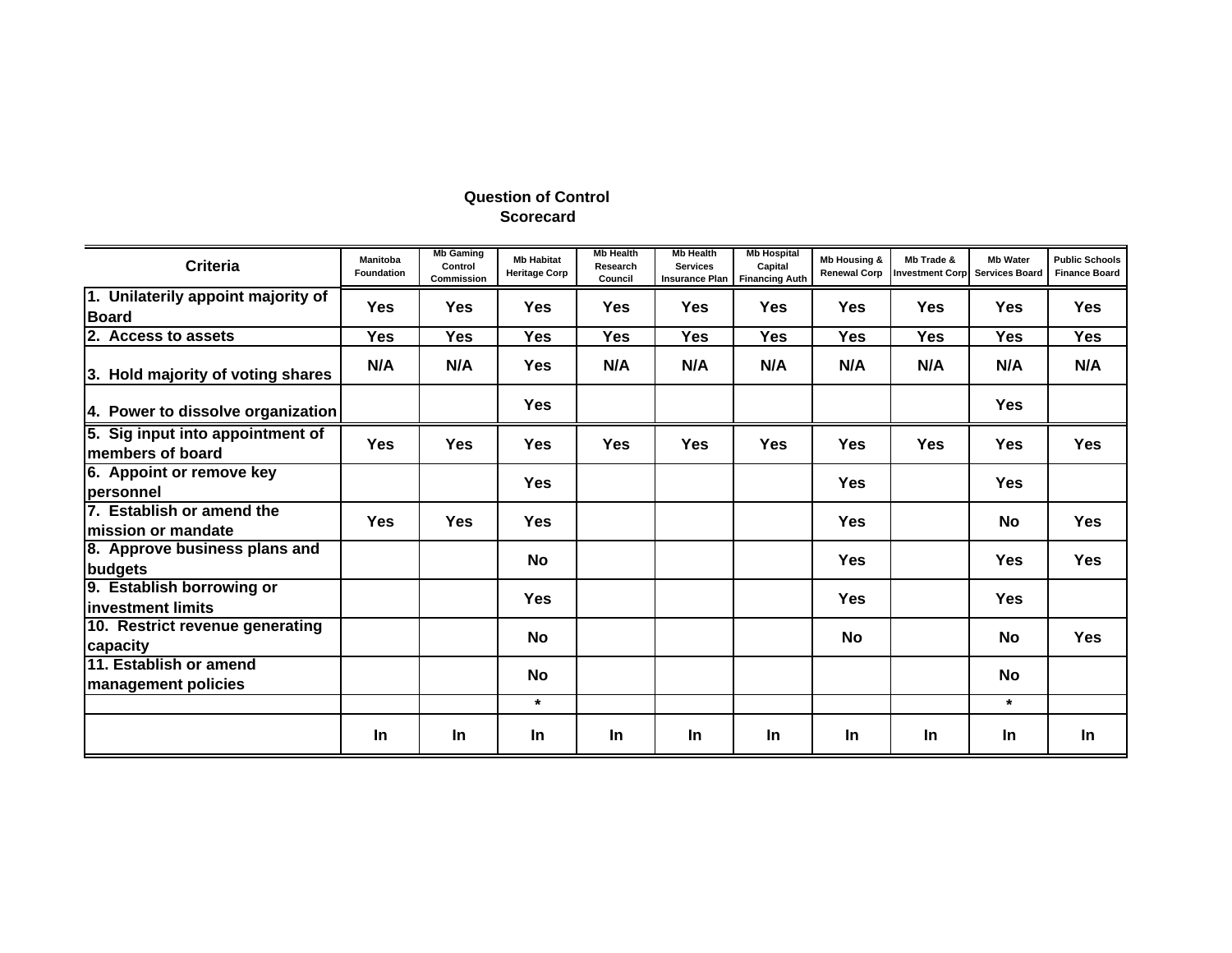| <b>Criteria</b>                                       | <b>Red River</b><br>College | Rehabilitation<br><b>Centre for</b><br><b>Children</b> | University of<br><b>Manitoba</b> | <b>Venture Tours</b><br><b>Manitoba</b> | <b>Manitoba</b><br>Opportunities<br>Fund | <b>Assiniboine</b><br><b>RHA</b> | <b>Brandon RHA</b> | <b>Burntwood RHA</b> | <b>Churchill RHA</b> | <b>Interlake RHA</b> |
|-------------------------------------------------------|-----------------------------|--------------------------------------------------------|----------------------------------|-----------------------------------------|------------------------------------------|----------------------------------|--------------------|----------------------|----------------------|----------------------|
| 1. Unilaterily appoint majority of<br><b>Board</b>    | <b>Yes</b>                  | <b>Yes</b>                                             | <b>Yes</b>                       | <b>Yes</b>                              | <b>Yes</b>                               | <b>Yes</b>                       | <b>Yes</b>         | <b>Yes</b>           | <b>Yes</b>           | <b>Yes</b>           |
| 2. Access to assets                                   | Yes                         | <b>Yes</b>                                             | No                               | Yes                                     | <b>Yes</b>                               | <b>Yes</b>                       | <b>Yes</b>         | Yes                  | <b>Yes</b>           | <b>Yes</b>           |
| 3. Hold majority of voting shares                     | N/A                         | N/A                                                    | <b>No</b>                        | <b>Yes</b>                              | N/A                                      | N/A                              | N/A                | N/A                  | N/A                  | N/A                  |
| 4. Power to dissolve organization                     | <b>No</b>                   |                                                        | <b>No</b>                        | Yes                                     |                                          | Yes                              | <b>Yes</b>         | <b>Yes</b>           | <b>Yes</b>           | <b>Yes</b>           |
| 5. Sig input into appointment of<br>lmembers of board | <b>Yes</b>                  | <b>Yes</b>                                             | <b>Yes</b>                       | <b>Yes</b>                              | <b>Yes</b>                               | N/A                              | N/A                | N/A                  | N/A                  | N/A                  |
| 6. Appoint or remove key<br><b>personnel</b>          | <b>No</b>                   |                                                        | <b>No</b>                        | <b>No</b>                               |                                          | <b>Yes</b>                       | <b>Yes</b>         | <b>Yes</b>           | <b>Yes</b>           | <b>Yes</b>           |
| 7. Establish or amend the<br>lmission or mandate      |                             | <b>Yes</b>                                             | <b>No</b>                        | <b>Yes</b>                              |                                          | <b>Yes</b>                       | <b>Yes</b>         | <b>Yes</b>           | <b>Yes</b>           | <b>Yes</b>           |
| 8. Approve business plans and<br>budgets              |                             |                                                        | No                               | No                                      |                                          | Yes                              | Yes                | <b>Yes</b>           | Yes                  | <b>Yes</b>           |
| 9. Establish borrowing or<br>linvestment limits       | <b>Partial</b>              |                                                        | <b>Partial</b>                   | <b>No</b>                               |                                          | Yes                              | <b>Yes</b>         | <b>Yes</b>           | <b>Yes</b>           | <b>Yes</b>           |
| 10. Restrict revenue generating<br>capacity           | <b>Partial</b>              |                                                        | <b>Partial</b>                   | No                                      |                                          | <b>Yes</b>                       | <b>Yes</b>         | <b>Yes</b>           | <b>Yes</b>           | <b>Yes</b>           |
| 11. Establish or amend<br>management policies         |                             |                                                        | <b>Yes</b>                       | <b>No</b>                               |                                          | <b>Yes</b>                       | <b>Yes</b>         | <b>Yes</b>           | <b>Yes</b>           | <b>Yes</b>           |
|                                                       |                             |                                                        |                                  | $\star$                                 |                                          |                                  |                    |                      |                      |                      |
|                                                       | <b>In</b>                   | <b>In</b>                                              | <b>In</b>                        | <u>In</u>                               | In                                       | In.                              | <b>In</b>          | <b>In</b>            | In.                  | <b>In</b>            |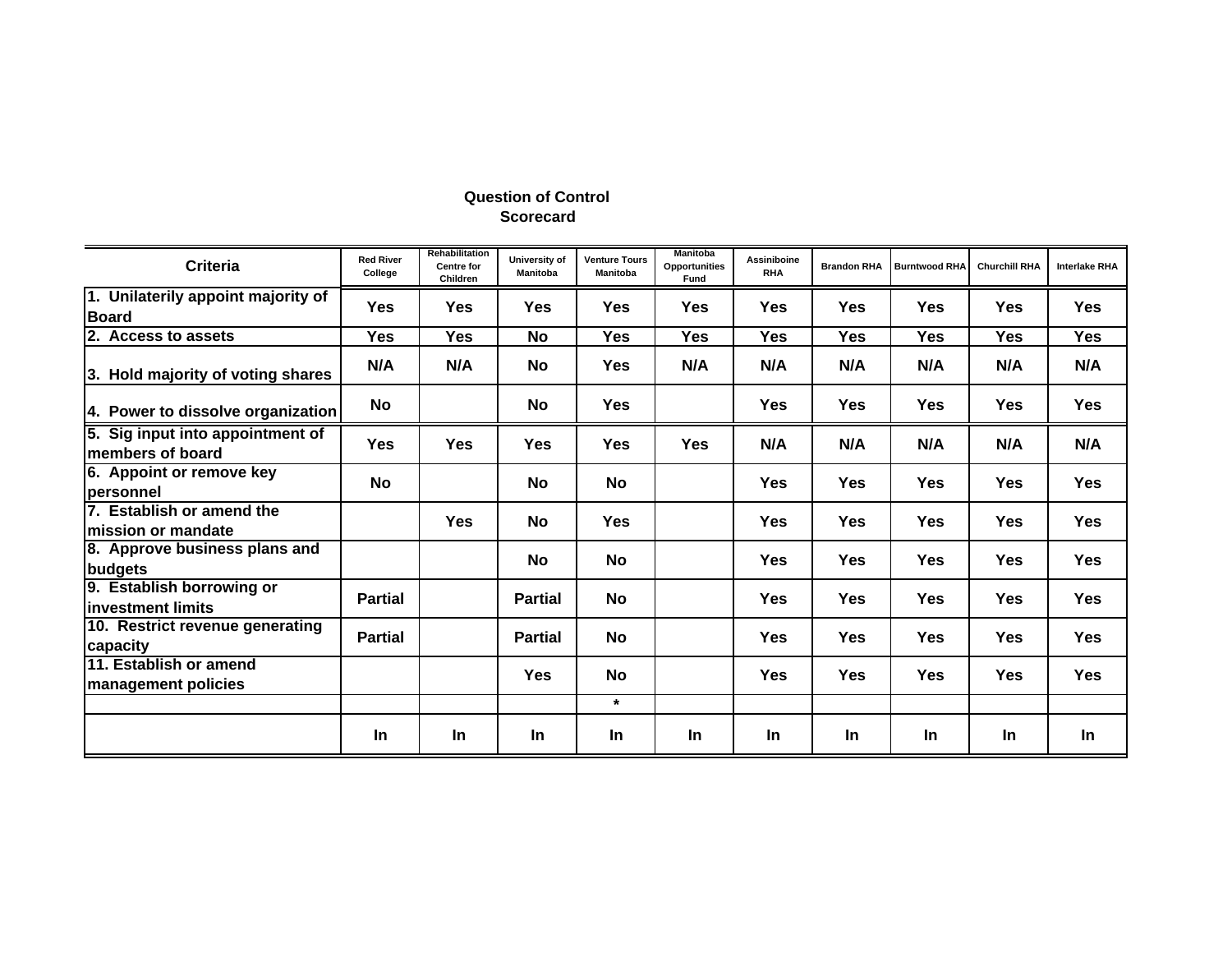| <b>Criteria</b>                                       | Nor-Man RHA | <b>North Eastman</b><br><b>RHA</b> | <b>Parkland RHA</b> | <b>Central RHA</b> | South Eastman<br><b>RHA</b> | <b>Winnipeg RHA</b> | <b>Civel Legal</b><br><b>Services</b> | Companies<br>Office | <b>Fleet Vehicles</b><br>Agency | Food<br>Development<br>Centre |
|-------------------------------------------------------|-------------|------------------------------------|---------------------|--------------------|-----------------------------|---------------------|---------------------------------------|---------------------|---------------------------------|-------------------------------|
| 1. Unilaterily appoint majority of<br><b>Board</b>    | <b>Yes</b>  | Yes                                | <b>Yes</b>          | <b>Yes</b>         | <b>Yes</b>                  | Yes                 | <b>Yes</b>                            | <b>Yes</b>          | <b>Yes</b>                      | <b>Yes</b>                    |
| 2. Access to assets                                   | <b>Yes</b>  | <b>Yes</b>                         | <b>Yes</b>          | Yes                | Yes                         | Yes                 | Yes                                   | <b>Yes</b>          | Yes                             | <b>Yes</b>                    |
| 3. Hold majority of voting shares                     | N/A         | N/A                                | N/A                 | N/A                | N/A                         | N/A                 | N/A                                   | N/A                 | N/A                             | N/A                           |
| 4. Power to dissolve organization                     | <b>Yes</b>  | <b>Yes</b>                         | <b>Yes</b>          | <b>Yes</b>         | <b>Yes</b>                  | Yes                 | Yes                                   | <b>Yes</b>          | <b>Yes</b>                      | <b>Yes</b>                    |
| 5. Sig input into appointment of<br>members of board  | N/A         | N/A                                | N/A                 | N/A                | N/A                         | N/A                 | Yes                                   | <b>Yes</b>          | Yes                             | <b>Yes</b>                    |
| 6. Appoint or remove key<br>lpersonnel                | <b>Yes</b>  | <b>Yes</b>                         | <b>Yes</b>          | Yes                | <b>Yes</b>                  | Yes                 | Yes                                   | <b>Yes</b>          | Yes                             | <b>Yes</b>                    |
| 7. Establish or amend the<br>lmission or mandate      | <b>Yes</b>  | <b>Yes</b>                         | <b>Yes</b>          | <b>Yes</b>         | <b>Yes</b>                  | Yes                 | <b>Yes</b>                            | <b>Yes</b>          | <b>Yes</b>                      | <b>Yes</b>                    |
| 8. Approve business plans and<br>budgets              | <b>Yes</b>  | <b>Yes</b>                         | <b>Yes</b>          | <b>Yes</b>         | <b>Yes</b>                  | Yes                 | <b>Yes</b>                            | <b>Yes</b>          | <b>Yes</b>                      | <b>Yes</b>                    |
| 9. Establish borrowing or<br>linvestment limits       | <b>Yes</b>  | Yes                                | <b>Yes</b>          | <b>Yes</b>         | <b>Yes</b>                  | Yes                 | <b>Yes</b>                            | <b>Yes</b>          | <b>Yes</b>                      | <b>Yes</b>                    |
| 10. Restrict revenue generating<br>capacity           | <b>Yes</b>  | Yes                                | <b>Yes</b>          | <b>Yes</b>         | <b>Yes</b>                  | Yes                 |                                       |                     |                                 |                               |
| 11. Establish or amend<br><b>Imanagement policies</b> | <b>Yes</b>  | Yes                                | <b>Yes</b>          | <b>Yes</b>         | <b>Yes</b>                  | Yes                 |                                       |                     |                                 |                               |
|                                                       |             |                                    |                     |                    |                             |                     |                                       |                     |                                 |                               |
|                                                       | In          | In                                 | In                  | In                 | In                          | In                  | In                                    | In                  | In                              | In                            |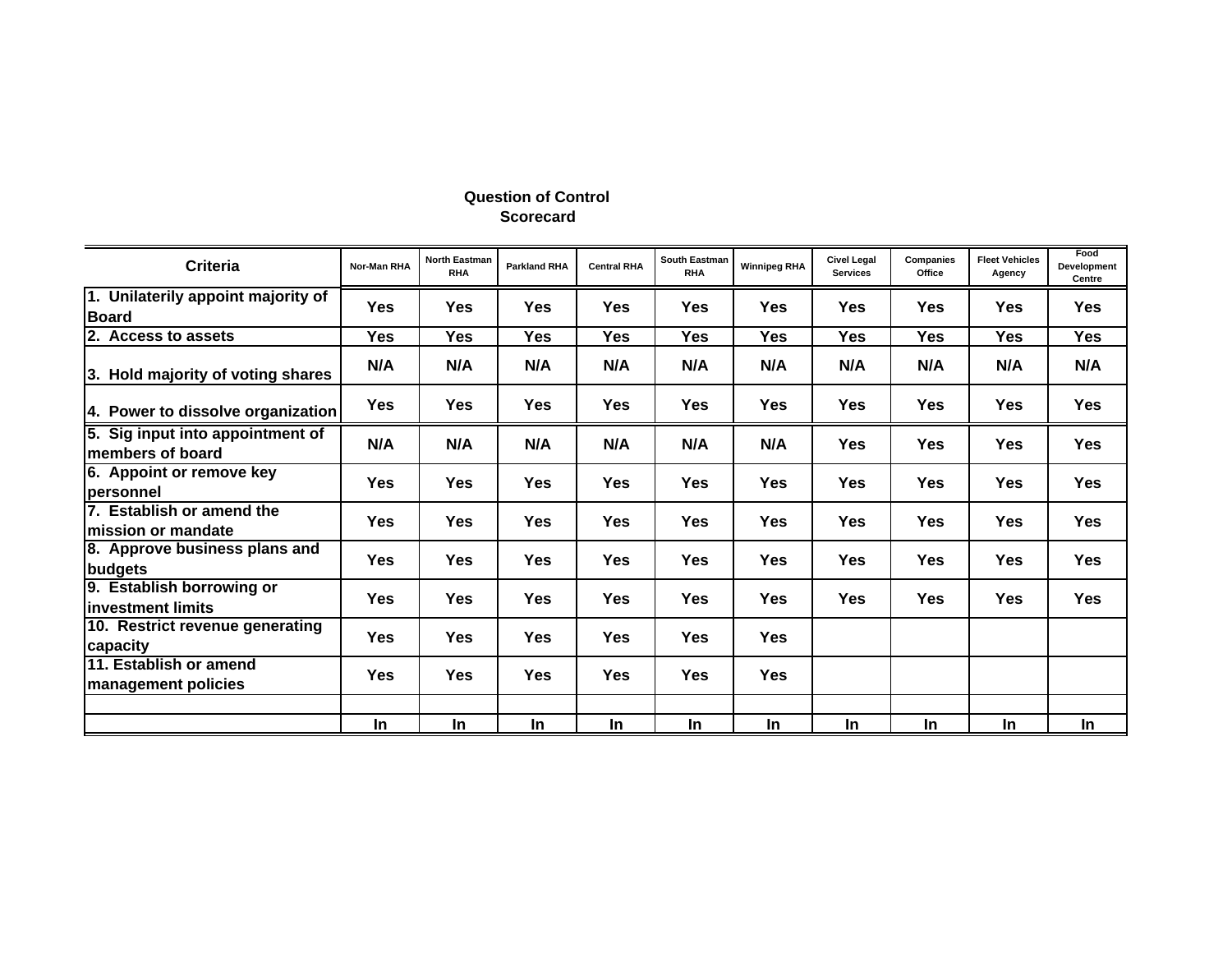| <b>Criteria</b>                                      | <b>Industrial</b><br>Technology<br>Centre | Land<br>Management<br><b>Services</b> | Mail<br><b>Management</b><br>Agency | <b>MERLIN</b> | <b>Manitoba</b><br><b>Securities</b><br>Commission | <b>Manitoba Text</b><br><b>Book Bureau</b> | <b>Materials</b><br><b>Distribution</b><br>Agency | Office of the Fire<br>Commissioner | Organization &<br>Staff<br>Development | <b>Pineland Forest</b><br>Nursery |
|------------------------------------------------------|-------------------------------------------|---------------------------------------|-------------------------------------|---------------|----------------------------------------------------|--------------------------------------------|---------------------------------------------------|------------------------------------|----------------------------------------|-----------------------------------|
| 1. Unilaterily appoint majority of<br><b>Board</b>   | <b>Yes</b>                                | Yes                                   | <b>Yes</b>                          | <b>Yes</b>    | <b>Yes</b>                                         | <b>Yes</b>                                 | Yes                                               | <b>Yes</b>                         | Yes                                    | <b>Yes</b>                        |
| 2. Access to assets                                  | Yes                                       | <b>Yes</b>                            | <b>Yes</b>                          | Yes           | Yes                                                | <b>Yes</b>                                 | Yes                                               | <b>Yes</b>                         | <b>Yes</b>                             | <b>Yes</b>                        |
| 3. Hold majority of voting shares                    | N/A                                       | N/A                                   | N/A                                 | N/A           | N/A                                                | N/A                                        | N/A                                               | N/A                                | N/A                                    | N/A                               |
| 4. Power to dissolve organization                    | <b>Yes</b>                                | <b>Yes</b>                            | <b>Yes</b>                          | <b>Yes</b>    | <b>Yes</b>                                         | <b>Yes</b>                                 | <b>Yes</b>                                        | <b>Yes</b>                         | Yes                                    | <b>Yes</b>                        |
| 5. Sig input into appointment of<br>members of board | Yes                                       | <b>Yes</b>                            | <b>Yes</b>                          | <b>Yes</b>    | Yes                                                | Yes                                        | <b>Yes</b>                                        | Yes                                | Yes                                    | Yes                               |
| 6. Appoint or remove key<br>personnel                | <b>Yes</b>                                | <b>Yes</b>                            | <b>Yes</b>                          | Yes           | <b>Yes</b>                                         | <b>Yes</b>                                 | Yes                                               | <b>Yes</b>                         | <b>Yes</b>                             | <b>Yes</b>                        |
| 7. Establish or amend the<br>lmission or mandate     | Yes                                       | <b>Yes</b>                            | <b>Yes</b>                          | <b>Yes</b>    | <b>Yes</b>                                         | <b>Yes</b>                                 | Yes                                               | <b>Yes</b>                         | <b>Yes</b>                             | <b>Yes</b>                        |
| 8. Approve business plans and<br>budgets             | Yes                                       | Yes                                   | <b>Yes</b>                          | Yes           | <b>Yes</b>                                         | <b>Yes</b>                                 | <b>Yes</b>                                        | <b>Yes</b>                         | Yes                                    | <b>Yes</b>                        |
| 9. Establish borrowing or<br>linvestment limits      | <b>Yes</b>                                | Yes                                   | <b>Yes</b>                          | Yes           | <b>Yes</b>                                         | <b>Yes</b>                                 | <b>Yes</b>                                        | <b>Yes</b>                         | <b>Yes</b>                             | <b>Yes</b>                        |
| 10. Restrict revenue generating<br>capacity          |                                           |                                       |                                     |               |                                                    |                                            |                                                   |                                    |                                        |                                   |
| 11. Establish or amend                               |                                           |                                       |                                     |               |                                                    |                                            |                                                   |                                    |                                        |                                   |
| management policies                                  |                                           |                                       |                                     |               |                                                    |                                            |                                                   |                                    |                                        |                                   |
|                                                      | <b>In</b>                                 | In                                    | <u>In</u>                           | <b>In</b>     | In                                                 | <b>In</b>                                  | <b>In</b>                                         | <b>In</b>                          | In                                     | In.                               |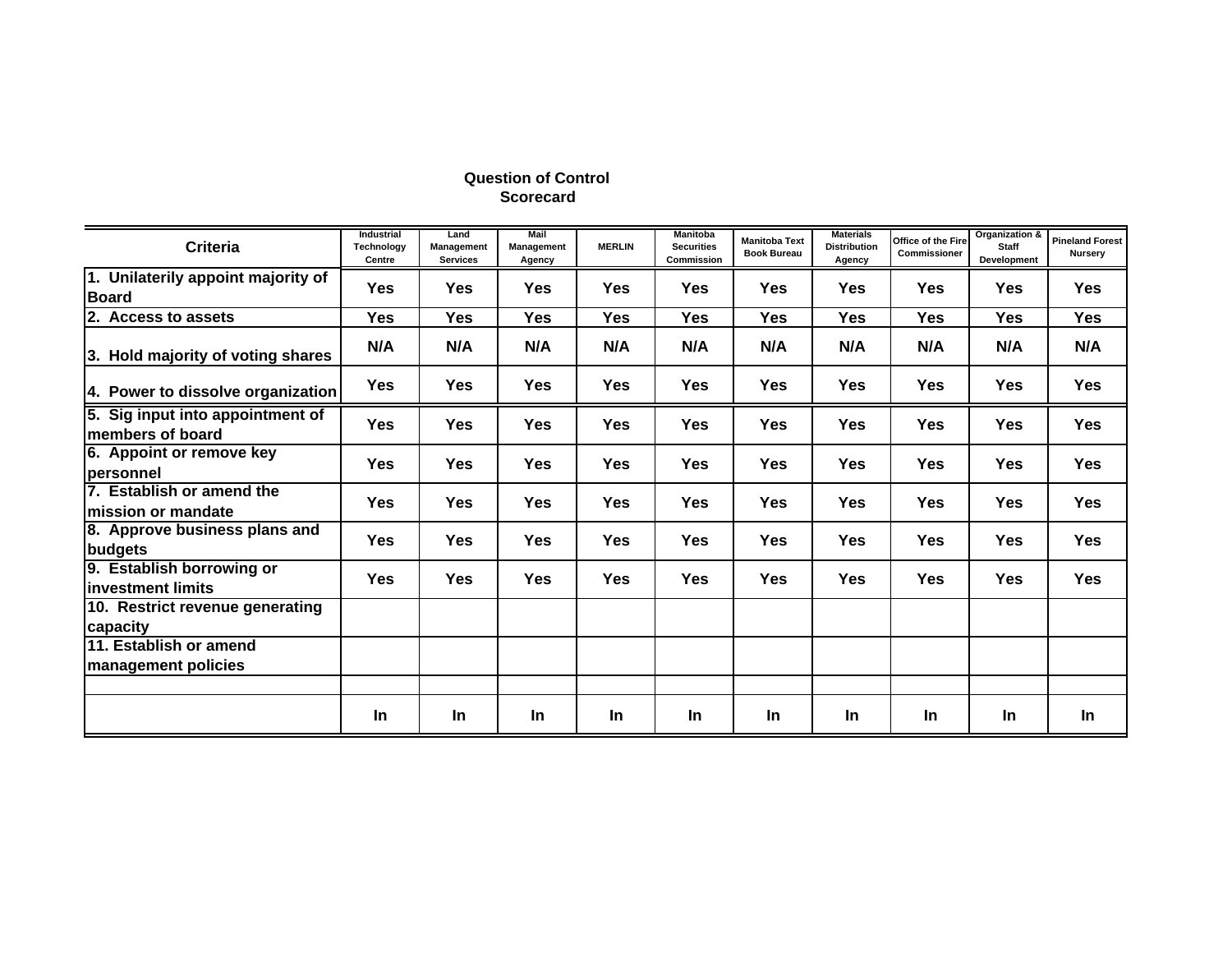| <b>Criteria</b>                                      | <b>The Property</b><br>Registry | <b>The Public</b><br><b>Trustee</b> | <b>Vital Statistics</b><br>Agency | Mb Hydro-<br><b>Electirc Board</b> | <b>MPIC</b> | <b>WCB</b>     | <b>Liquor Control</b><br>Commission | <b>Mb Lotteries</b><br>Corp | <b>Mb Product</b><br>Stewardship<br>Corp | <b>Leaf Rapids</b><br><b>Town Properties</b> |
|------------------------------------------------------|---------------------------------|-------------------------------------|-----------------------------------|------------------------------------|-------------|----------------|-------------------------------------|-----------------------------|------------------------------------------|----------------------------------------------|
| 1. Unilaterily appoint majority of<br><b>Board</b>   | <b>Yes</b>                      | Yes                                 | <b>Yes</b>                        | <b>Yes</b>                         | <b>Yes</b>  | <b>No</b>      | <b>Yes</b>                          | <b>Yes</b>                  | <b>Yes</b>                               | <b>Yes</b>                                   |
| 2. Access to assets                                  | <b>Yes</b>                      | <b>Yes</b>                          | <b>Yes</b>                        | Yes                                | <b>Yes</b>  | <b>No</b>      | <b>Yes</b>                          | <b>Yes</b>                  | <b>No</b>                                | <b>Yes</b>                                   |
| 3. Hold majority of voting shares                    | N/A                             | N/A                                 | N/A                               | N/A                                | N/A         | N/A            | N/A                                 | <b>Equity</b>               | <b>No</b>                                | <b>Yes</b>                                   |
| 4. Power to dissolve organization                    | <b>Yes</b>                      | <b>Yes</b>                          | <b>Yes</b>                        | <b>Yes</b>                         | <b>Yes</b>  | <b>No</b>      |                                     |                             | <b>No</b>                                |                                              |
| 5. Sig input into appointment of<br>members of board | <b>Yes</b>                      | <b>Yes</b>                          | <b>Yes</b>                        | <b>Yes</b>                         | <b>Yes</b>  | <b>Yes</b>     | <b>Yes</b>                          | <b>Yes</b>                  | <b>Yes</b>                               | <b>Yes</b>                                   |
| 6. Appoint or remove key<br><b>personnel</b>         | <b>Yes</b>                      | <b>Yes</b>                          | <b>Yes</b>                        | No                                 | No          | <b>No</b>      | <b>Yes</b>                          | No                          | <b>No</b>                                |                                              |
| 7. Establish or amend the<br>lmission or mandate     | <b>Yes</b>                      | <b>Yes</b>                          | <b>Yes</b>                        | Limited                            | Limited     | <b>Limited</b> | <b>No</b>                           | Limited                     | Yes                                      |                                              |
| 8. Approve business plans and<br>budgets             | Yes                             | <b>Yes</b>                          | <b>Yes</b>                        | No                                 | <b>No</b>   | <b>No</b>      | <b>No</b>                           | No                          | Yes                                      |                                              |
| 9. Establish borrowing or<br>linvestment limits      | <b>Yes</b>                      | <b>Yes</b>                          | <b>Yes</b>                        | No                                 | No          | <b>Limited</b> | <b>No</b>                           | <b>No</b>                   | <b>No</b>                                |                                              |
| 10. Restrict revenue generating<br>capacity          |                                 |                                     |                                   | No                                 | <b>No</b>   | <b>No</b>      | <b>No</b>                           | <b>No</b>                   | Yes                                      |                                              |
| 11. Establish or amend<br>management policies        |                                 |                                     |                                   | <b>No</b>                          | <b>No</b>   | <b>No</b>      | <b>No</b>                           | <b>No</b>                   | <b>No</b>                                |                                              |
|                                                      |                                 |                                     |                                   |                                    |             |                |                                     |                             | $\star$                                  |                                              |
|                                                      | In                              | In                                  | In                                | <b>In</b>                          | In          | Out            | In                                  | In                          | In                                       | In                                           |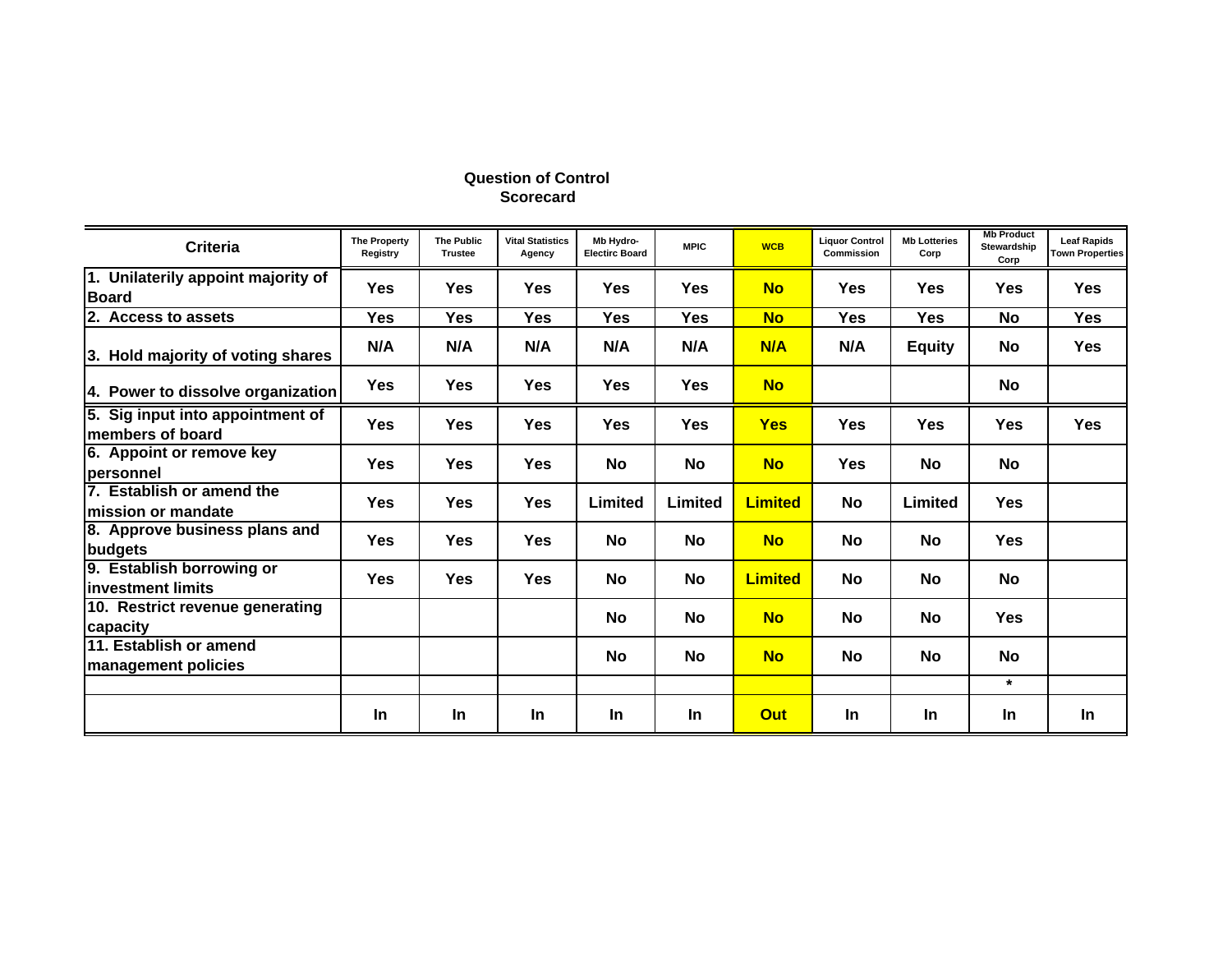| <b>Criteria</b>                                      | <b>Mb Hazardous</b><br><b>Waste Mgmt</b> | Manitoba Potash | <b>Manitoba Law</b><br><b>Foundation</b> | Law Society of<br><b>Manitoba</b> | Tire<br>Stewardship<br>Board | <b>Mb Assoc</b><br>Resource<br>Recovery | <b>Manitoba Games</b><br>Council | <b>Sport Manitoba</b> | <b>Brandon Cent</b><br><b>Auditorium Corp</b> | Manitoba<br><b>Museum</b> |
|------------------------------------------------------|------------------------------------------|-----------------|------------------------------------------|-----------------------------------|------------------------------|-----------------------------------------|----------------------------------|-----------------------|-----------------------------------------------|---------------------------|
| 1. Unilaterily appoint majority of<br><b>Board</b>   | <b>Yes</b>                               | <b>No</b>       | <b>No</b>                                | <b>No</b>                         | <b>No</b>                    | No                                      | <b>No</b>                        | <b>No</b>             | <b>No</b>                                     | <b>No</b>                 |
| 2. Access to assets                                  | <b>Yes</b>                               | <b>Yes</b>      | No                                       | <b>No</b>                         | <b>No</b>                    | <b>No</b>                               | <b>No</b>                        | No                    | No                                            | <b>No</b>                 |
| 3. Hold majority of voting shares                    | <b>Yes</b>                               | <b>No</b>       | No                                       | No                                | <b>No</b>                    | <b>No</b>                               | <b>No</b>                        | No                    | <b>No</b>                                     | No                        |
| 4. Power to dissolve organization                    | <b>Yes</b>                               | <b>Yes</b>      | No                                       | No                                | No                           | <b>No</b>                               | No                               | No                    | <b>No</b>                                     | No                        |
| 5. Sig input into appointment of<br>members of board | <b>Yes</b>                               | <b>Yes</b>      | <b>Yes</b>                               | <b>No</b>                         | <b>No</b>                    | <b>No</b>                               | No                               | <b>Yes</b>            | No                                            | <b>Yes</b>                |
| 6. Appoint or remove key<br><b>personnel</b>         | <b>Yes</b>                               | <b>Yes</b>      | <b>No</b>                                | <b>No</b>                         | No                           | <b>No</b>                               | <b>No</b>                        | <b>No</b>             | <b>No</b>                                     | <b>No</b>                 |
| 7. Establish or amend the<br>lmission or mandate     | <b>Yes</b>                               | <b>No</b>       | <b>No</b>                                | <b>No</b>                         | <b>Yes</b>                   | Limited                                 | No                               | <b>No</b>             | No                                            | Limited                   |
| 8. Approve business plans and<br> budgets            | <b>Yes</b>                               | <b>Yes</b>      | No                                       | <b>No</b>                         | <b>Yes</b>                   | <b>Yes</b>                              | No                               | <b>Yes</b>            | No                                            | <b>No</b>                 |
| 9. Establish borrowing or<br>linvestment limits      | <b>Yes</b>                               | <b>Yes</b>      | No                                       | <b>No</b>                         | <b>No</b>                    | <b>No</b>                               | <b>No</b>                        | <b>No</b>             | <b>No</b>                                     | <b>No</b>                 |
| 10. Restrict revenue generating<br>capacity          | <b>Yes</b>                               | <b>Yes</b>      | No                                       | No                                | <b>Yes</b>                   | Limited                                 | <b>No</b>                        | <b>Yes</b>            | <b>No</b>                                     | No                        |
| 11. Establish or amend<br>management policies        | <b>Yes</b>                               | <b>Yes</b>      | No                                       | <b>No</b>                         | <b>No</b>                    | <b>No</b>                               | <b>No</b>                        | No                    | No                                            | <b>No</b>                 |
|                                                      | $\star$                                  |                 | $\star$                                  |                                   | $\star$                      | $\star$                                 | $\star$                          | $\star$               | $\star$                                       | $\star$                   |
|                                                      | In.                                      | <b>In</b>       | Out                                      | Out                               | <b>Maybe</b>                 | Out                                     | Out                              | Maybe                 | Out                                           | Out                       |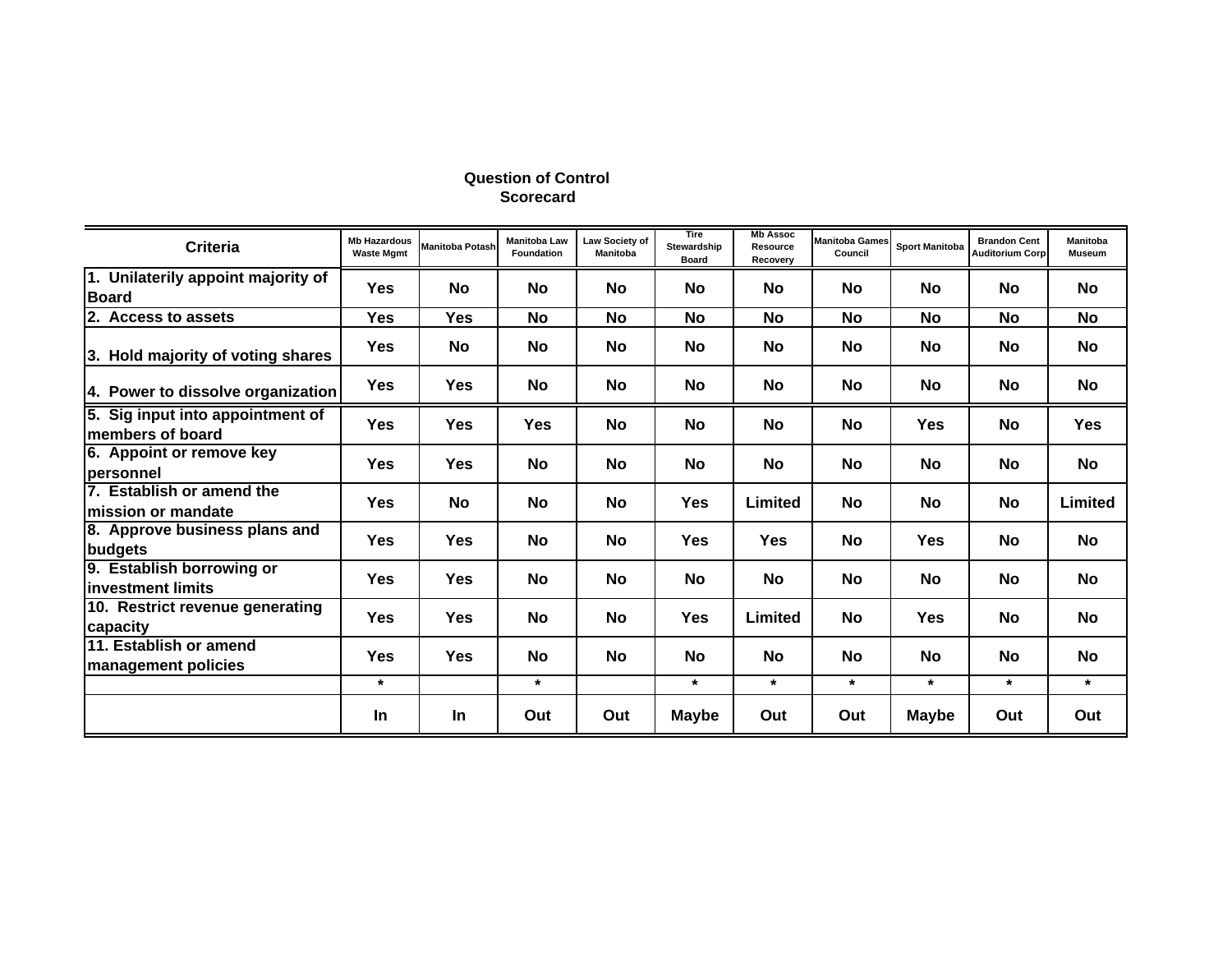| <b>Criteria</b>                                      | <b>Winnipeg Art</b><br>Gallery | <b>Travel Manitoba</b> | <b>MOPIA</b> | <b>Public Schools</b> | <b>Private Schools</b> | University of<br>Winnipeg | College de Saint<br><b>Boniface</b> | Canadian<br><b>Mennonite</b><br>University | Providence<br>College &<br>Seminary | Wm & Catherine<br><b>Booth College</b> |
|------------------------------------------------------|--------------------------------|------------------------|--------------|-----------------------|------------------------|---------------------------|-------------------------------------|--------------------------------------------|-------------------------------------|----------------------------------------|
| 1. Unilaterily appoint majority of<br><b>Board</b>   | <b>No</b>                      | <b>Yes</b>             | No           | No                    | <b>No</b>              | <b>No</b>                 | <b>No</b>                           | No                                         | No                                  | No                                     |
| 2. Access to assets                                  | <b>No</b>                      | <b>No</b>              | No           | <b>No</b>             | <b>No</b>              | <b>No</b>                 | <b>No</b>                           | <b>No</b>                                  | <b>No</b>                           | No                                     |
| 3. Hold majority of voting shares                    | <b>No</b>                      | No                     | No           | No                    | <b>No</b>              | No                        | <b>No</b>                           | <b>No</b>                                  | No                                  | No                                     |
| 4. Power to dissolve organization                    | No                             | No                     | No           | No                    | <b>No</b>              | No                        | No                                  | <b>No</b>                                  | No                                  | No                                     |
| 5. Sig input into appointment of<br>members of board | <b>No</b>                      | <b>Yes</b>             | <b>No</b>    | No                    | <b>No</b>              | <b>No</b>                 | No                                  | <b>No</b>                                  | No                                  | <b>No</b>                              |
| 6. Appoint or remove key<br>personnel                | No                             | <b>No</b>              | No           | No                    | <b>No</b>              | No                        | <b>No</b>                           | <b>No</b>                                  | No                                  | <b>No</b>                              |
| 7. Establish or amend the<br>lmission or mandate     | No                             | <b>Yes</b>             | <b>No</b>    | <b>Yes</b>            | <b>No</b>              | <b>No</b>                 | No                                  | <b>No</b>                                  | No                                  | <b>No</b>                              |
| 8. Approve business plans and<br>budgets             | No                             | <b>Yes</b>             | No           | No                    | No                     | Limited                   | Limited                             | Limited                                    | No                                  | <b>No</b>                              |
| 9. Establish borrowing or<br>linvestment limits      | No                             | <b>Yes</b>             | No           | Limited               | <b>No</b>              | Limited                   | Limited                             | <b>No</b>                                  | No                                  | No                                     |
| 10. Restrict revenue generating<br>capacity          | <b>No</b>                      | No                     | No           | Limited               | <b>No</b>              | Limited                   | Limited                             | <b>No</b>                                  | <b>No</b>                           | No                                     |
| 11. Establish or amend<br>management policies        | No                             | No                     | No           | No                    | <b>No</b>              | <b>No</b>                 | <b>No</b>                           | <b>No</b>                                  | <b>No</b>                           | No                                     |
|                                                      | $\star$                        | $\star$                | $\star$      | $\star$               | $\star$                | $\star$                   | $\star$                             | $\star$                                    | $\star$                             | $\star$                                |
|                                                      | Out                            | In                     | Out          | Out                   | Out                    | Out                       | Out                                 | Out                                        | Out                                 | Out                                    |